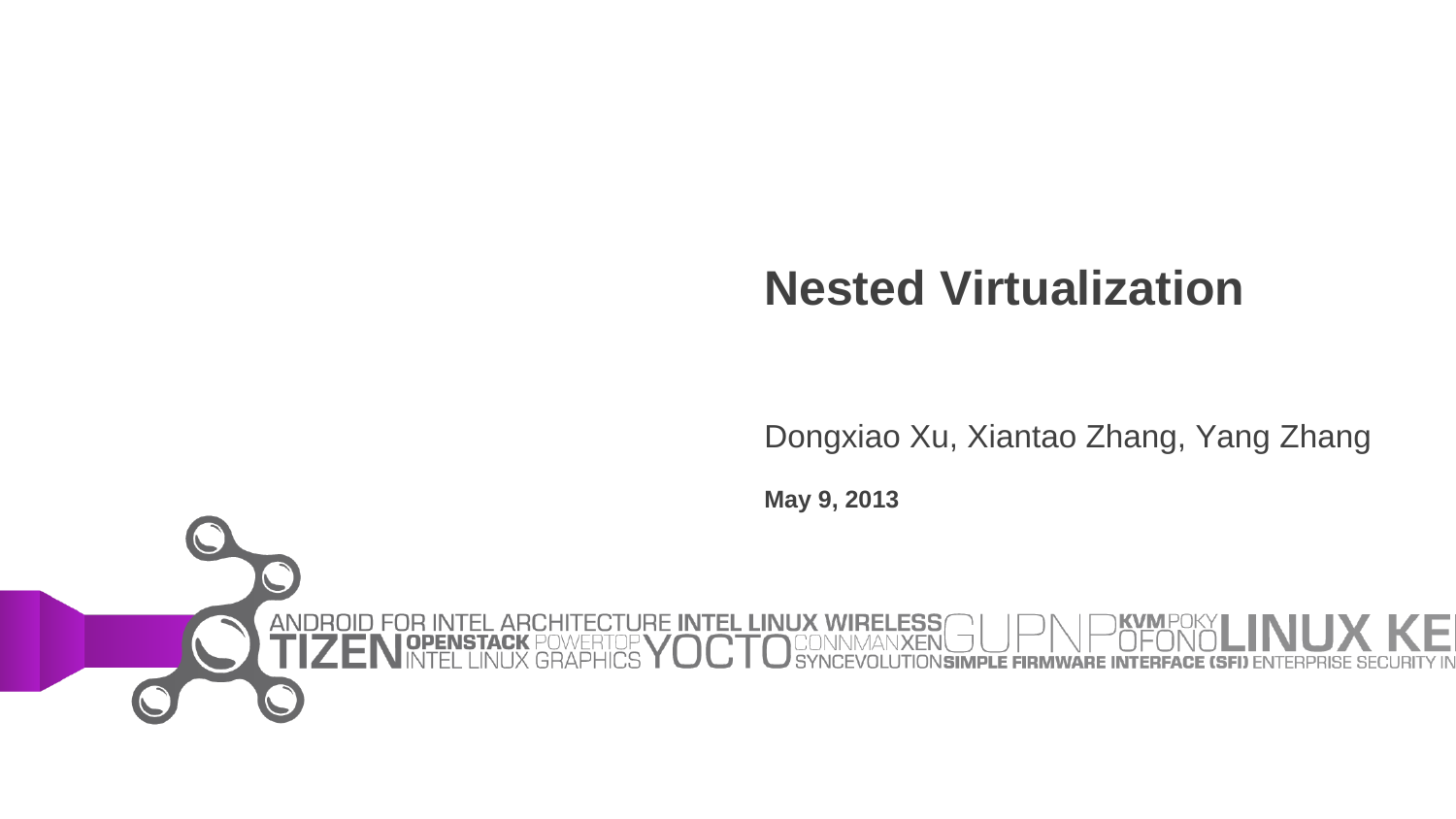### **Agenda**

- Nested Virtualization Overview
- Dive into Nested Virtualization Details
	- Nested CPU Virtualization
	- Nested MMU Virtualization
	- Nested I/O Virtualization
- Optimization with Intel HW Feature
	- Nested CPU Virtualization: VMCS shadowing
	- Nested MMU Virtualization: Virtual EPT
	- Nested I/O Virtualization: Virtual VT-d

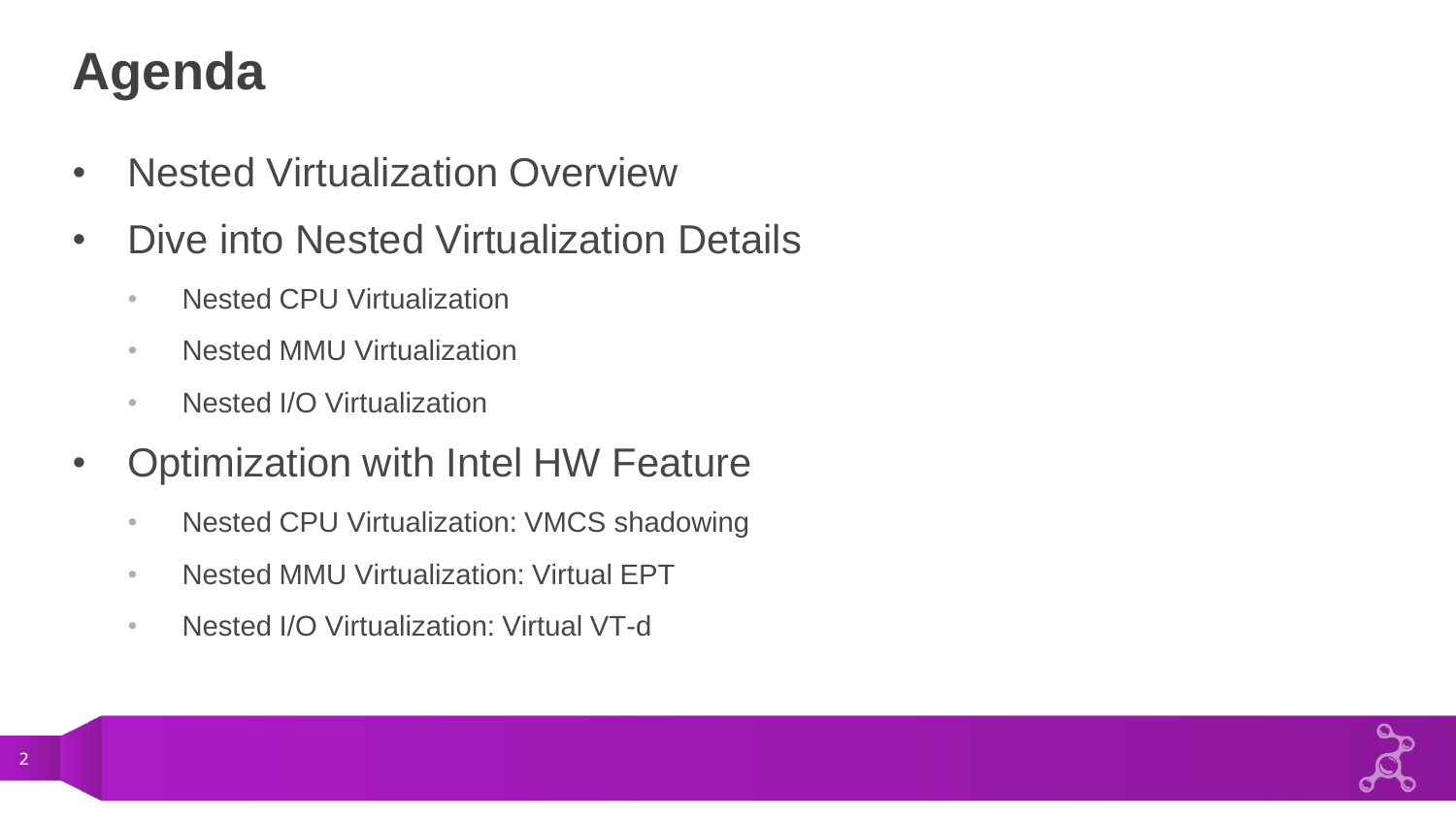

### **Nested Virtualization Overview**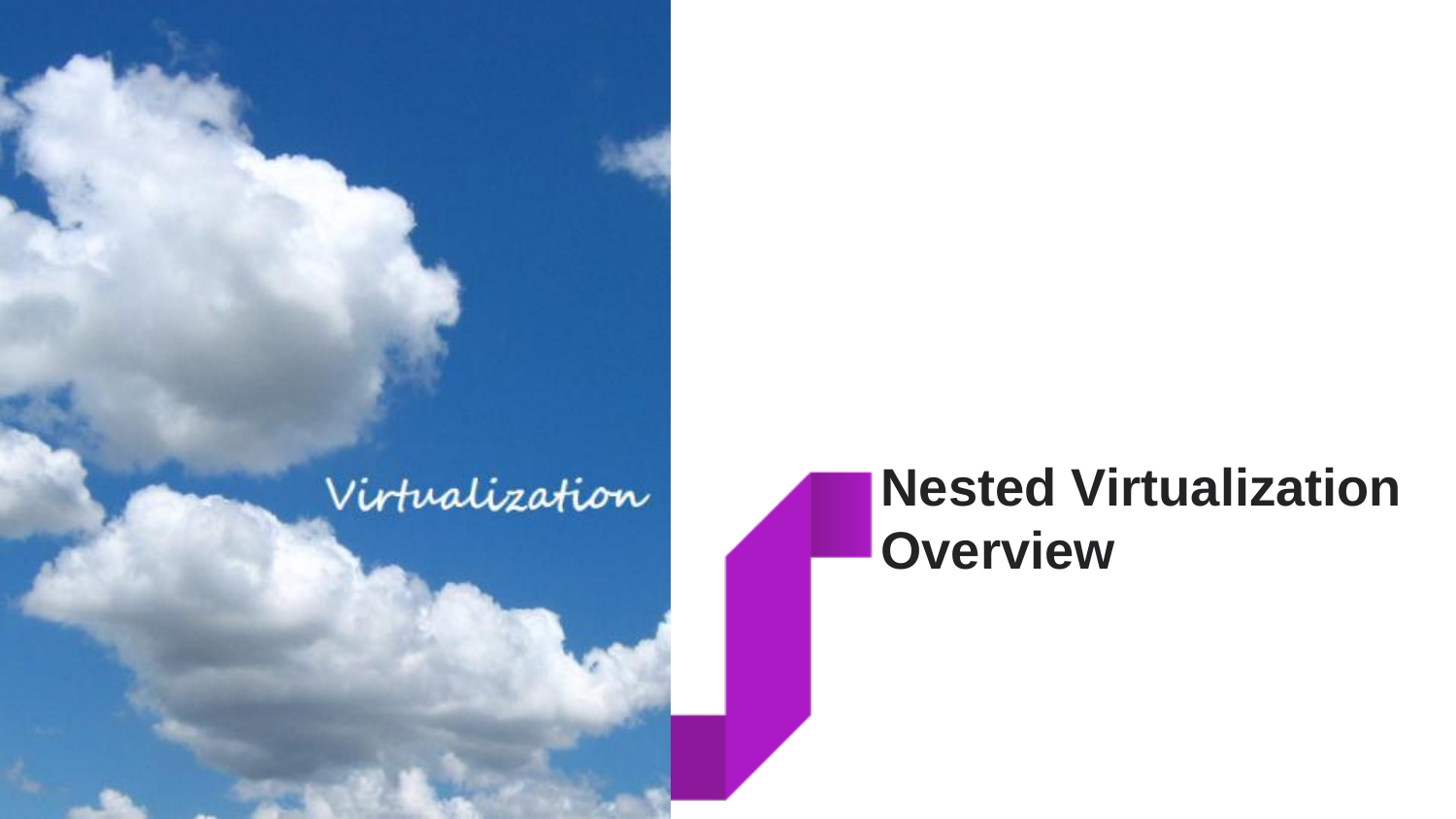# **What is Nested Virtualization**

### **Concept**

- Running virtual machines inside virtual machine
- Objectives of Nested Virtualization
- Unmodified Hypervisor/Guest
- Isolation and security
- Efficiency in performance

### Approaches

- Software Solutions (Para-Virtualization, BT, etc.)
- Hardware Solution: Nested VMX

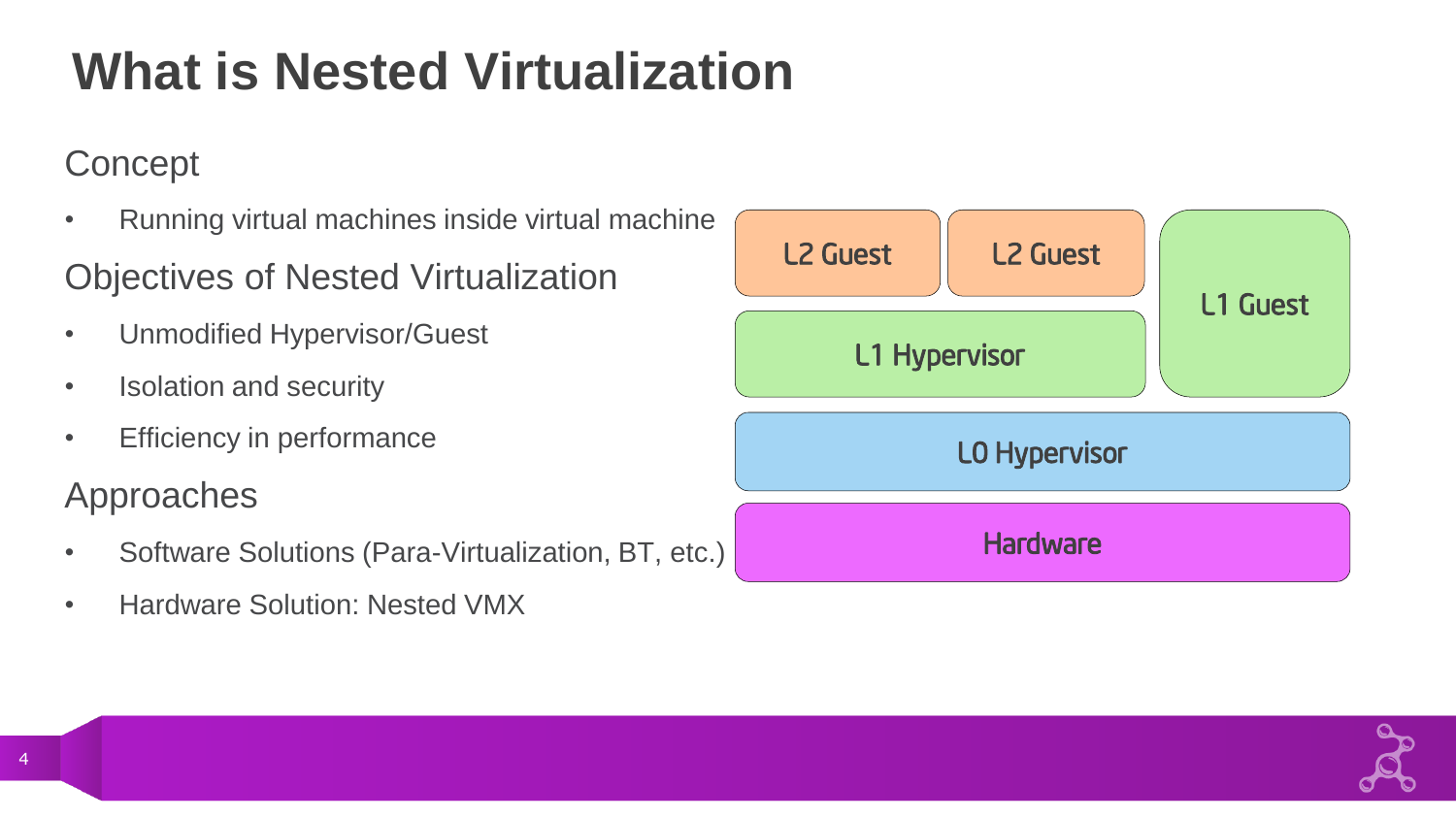### **Nested Virtualization** -- A key feature towards cloud computing

- Virtualization in daily life
	- Windows 7 compatibility mode
	- Windows 8 with Hyper-V
	- Linux with KVM
- Run virtualization apps/solutions by cloud user
	- Solution 1: Allocate a physical machine with virtualization capability
	- Solution 2: Nested Virtualization capable VMMs

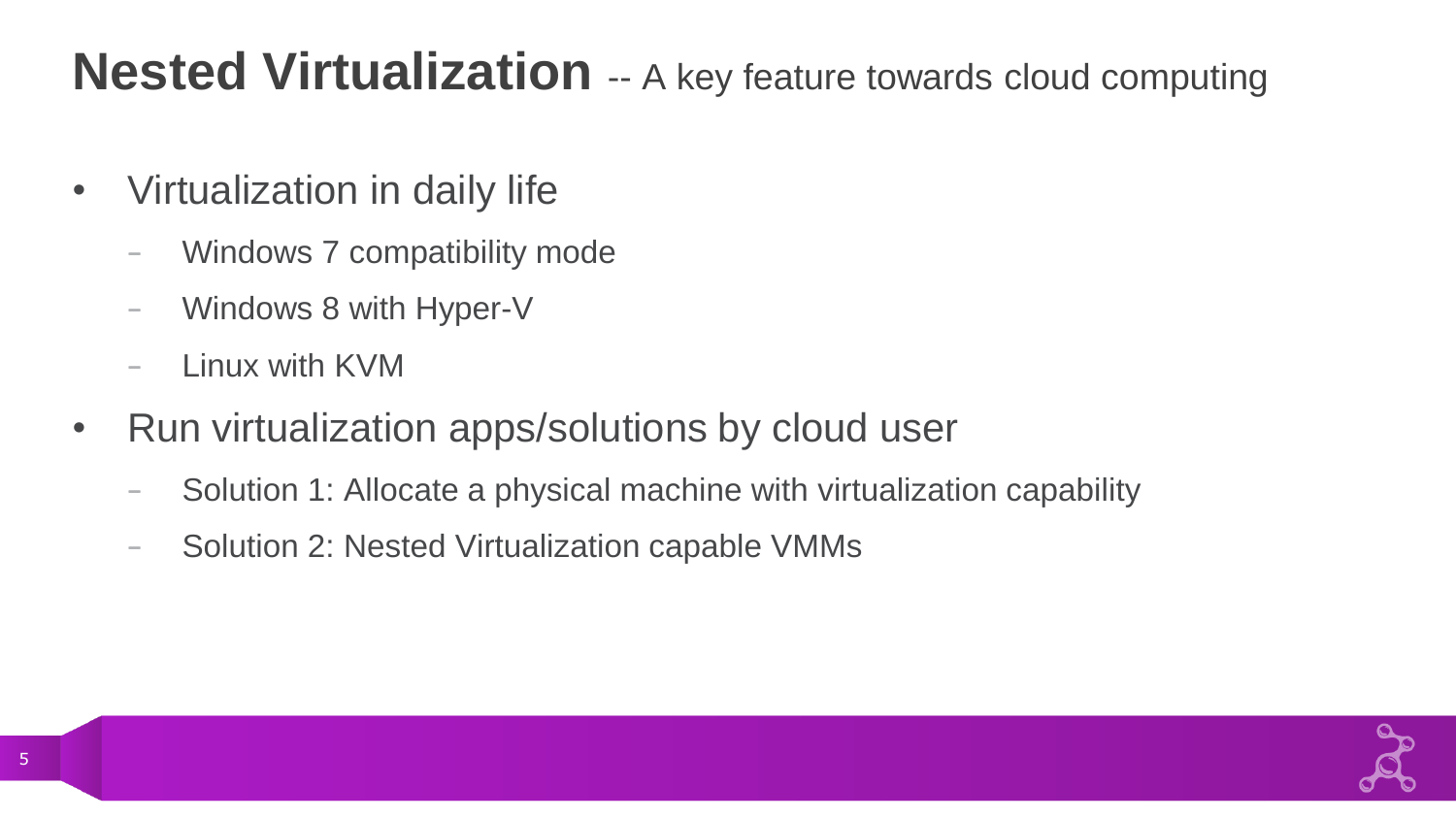### **Nested Virtualization** – Other usage models

- Hypervisor level of Anti-Virus
- Facility for investigating VMM behavior
- New HW feature emulation

• …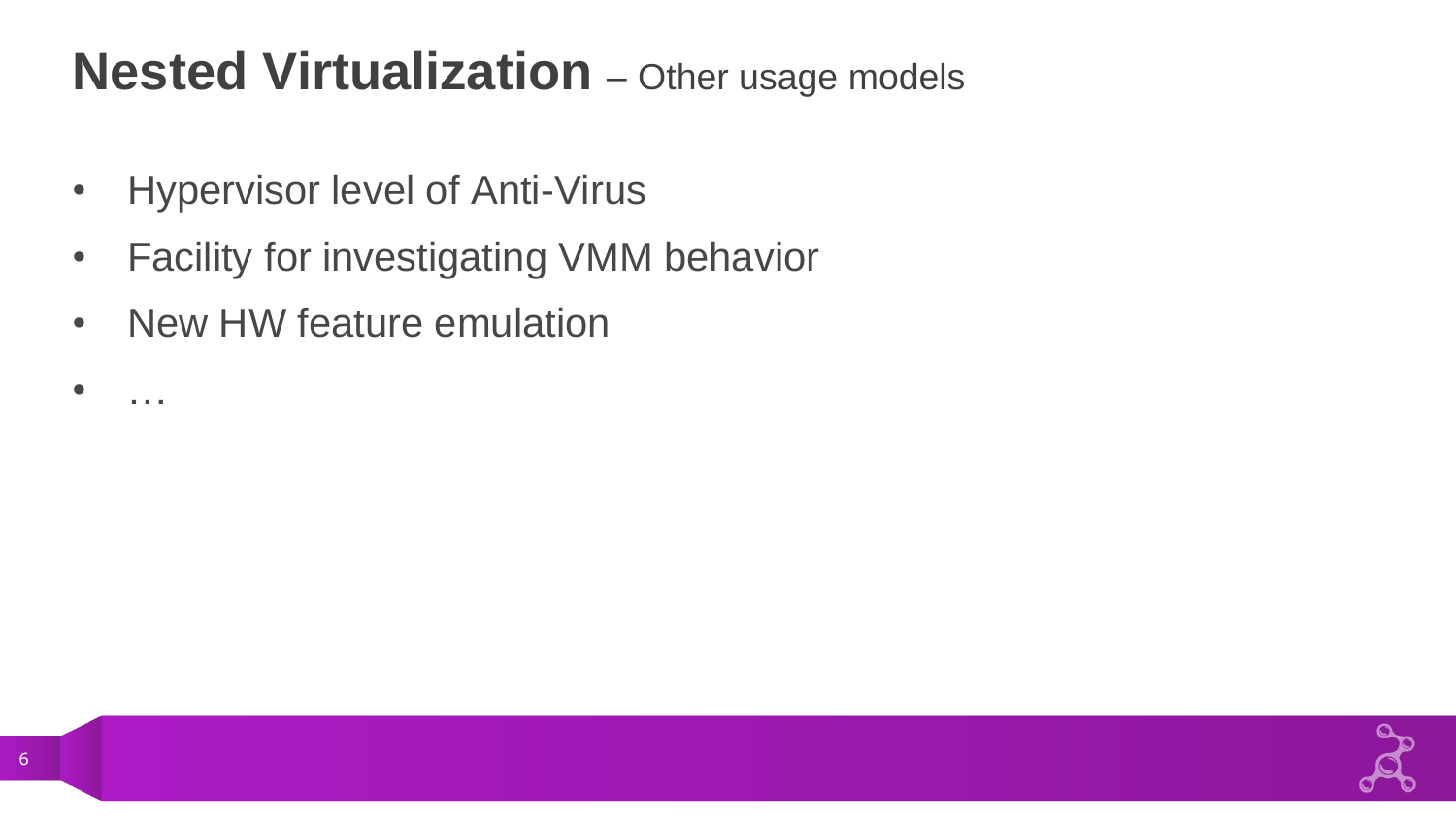### Virtualization

### **Dive into Nested Virtualization Details**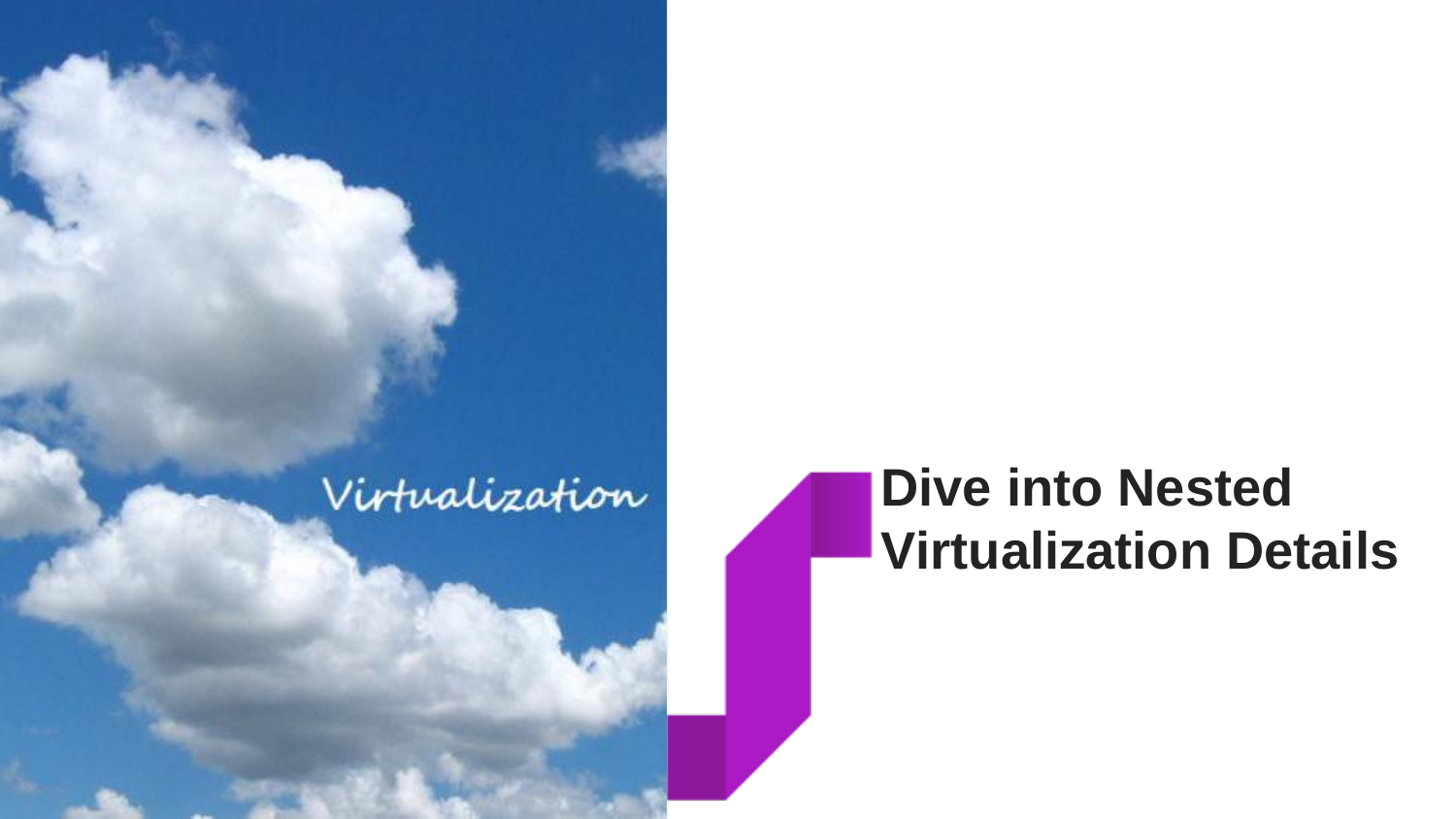# **CPU Virtualization**

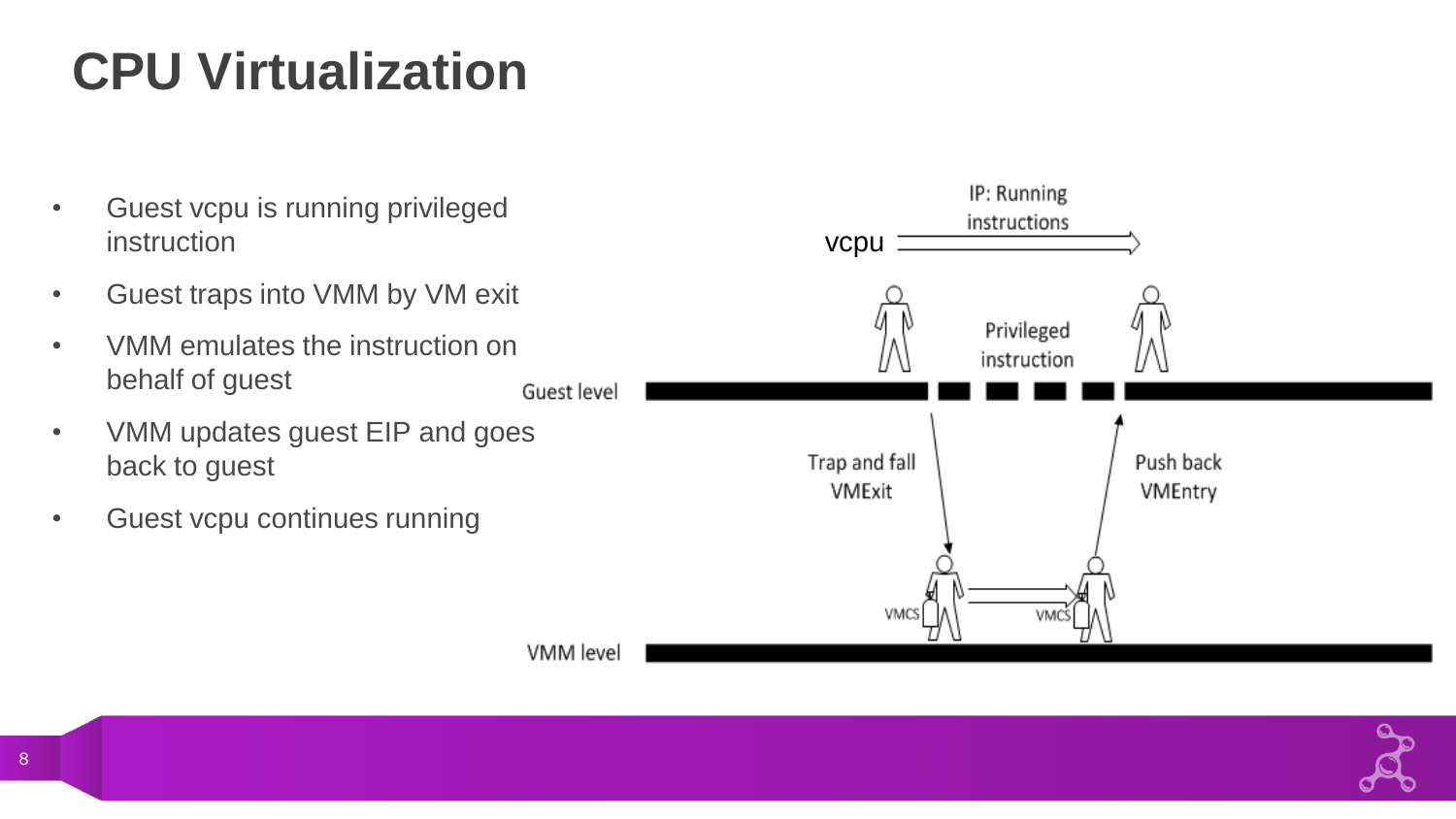### **CPU Virtualization**

VMX key concepts

- New running modes: root and non-root modes.
- The info bag: VMCS (4k page)
	- Saving guest running status
	- Control when guest exists
	- Information exchange
- Guest  $\rightarrow$  VMM: VM Exit
	- Guest traps into VMM context
	- VMM helps to emulate the instruction
- VMM  $\rightarrow$  Guest: VM Entry
	- VMLAUNCH or VMRESUME
	- Returning from VMM back to guest

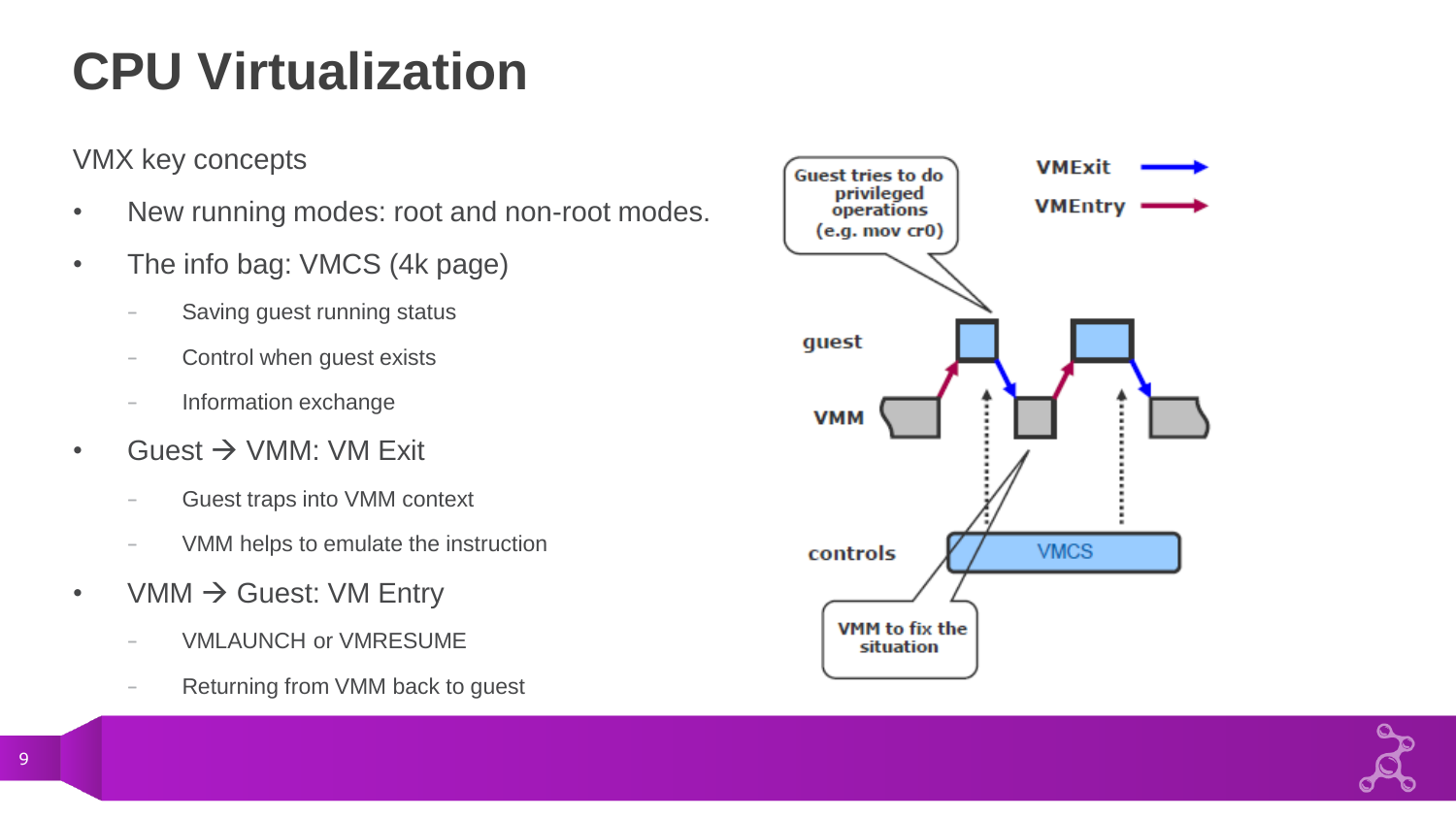### **Nested CPU Virtualization**

Nested virtualization guidelines:

- L0 emulates virtual VMCS (vmcs12), virtual VM exit and virtual VM entry for L1 VMM so that L1 regards L2 as its guest.
- L0 provides the actual runtime environment for L2 guest directly by constructing vmcs02 and load it into hardware.



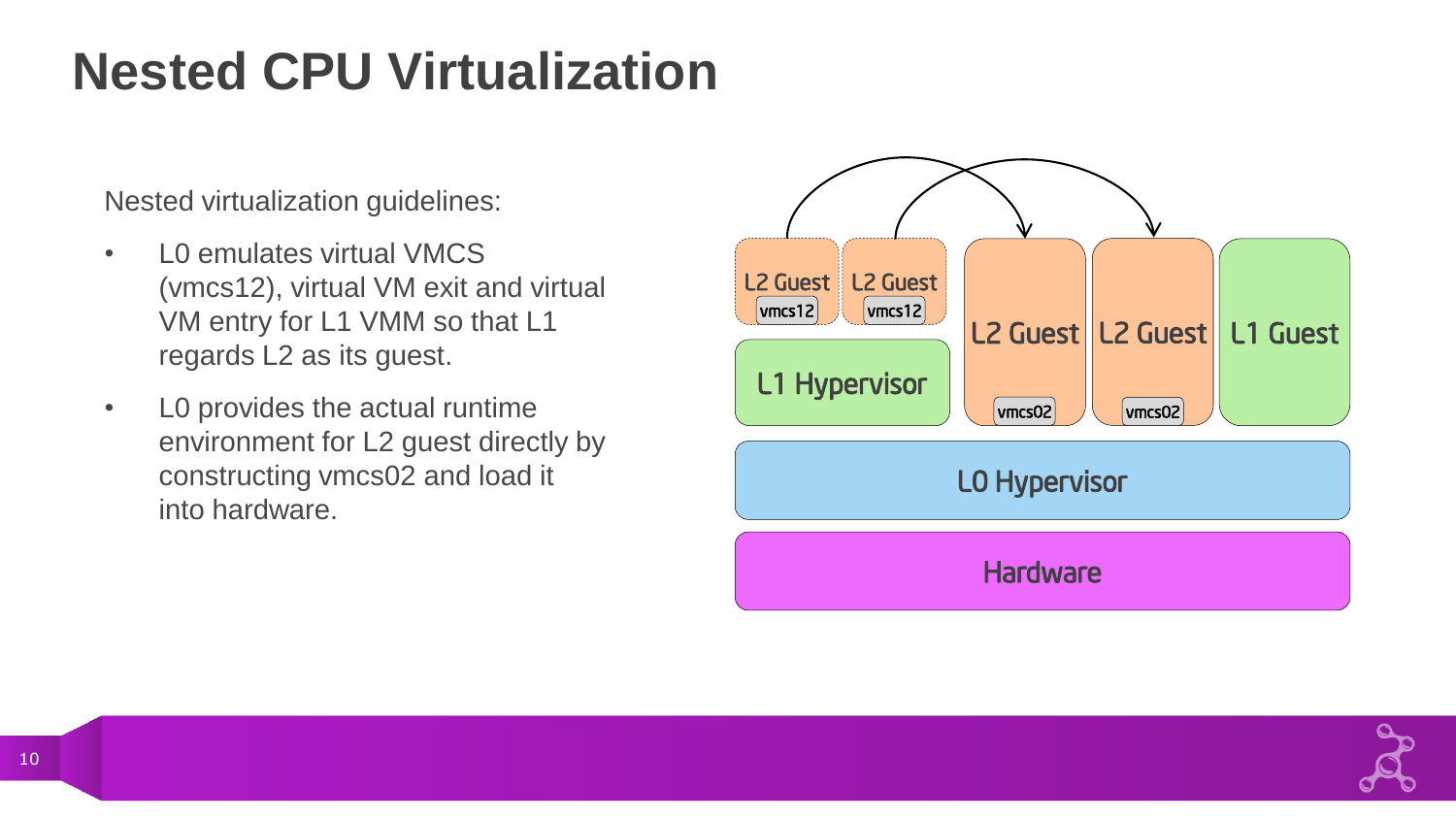# **Nested CPU Virtualization**

- Guest vcpu encounters a privileged instruction when running
- Guest traps into L0 VMM by VM exit
- L0 VMM checks the status, prepare the virtual VMCS, and inject the VM entry into L1 VMM
- L1 VMM emulates this instruction
- When finished, L1 VMM call VMRESUME trying back to guest
- L0 VMM get the VM exit (due to VMRESUME executed in non-root mode), and issue real VMRESUME
- Guest continues to run instructions

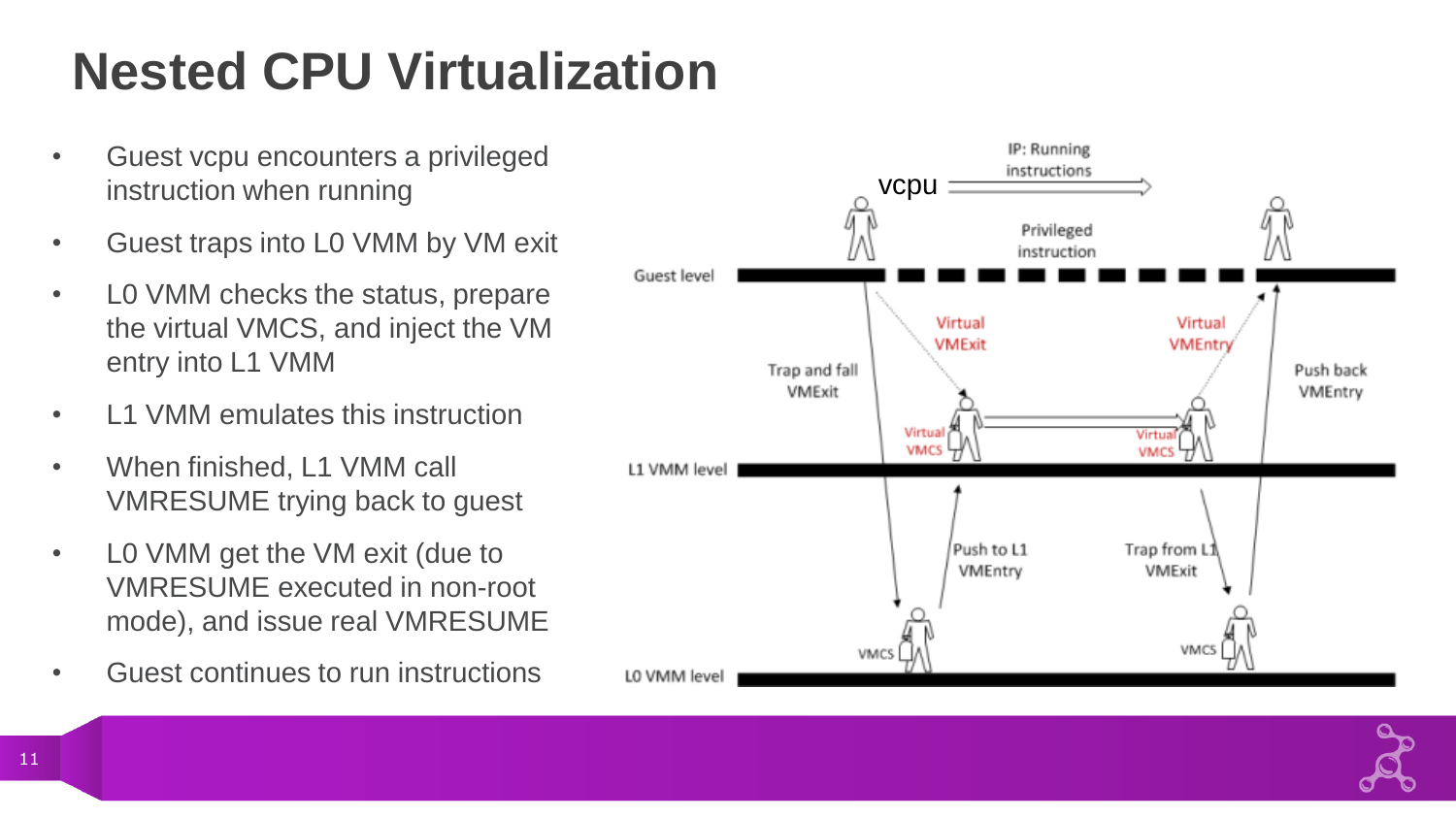# **Nested CPU Virtualization**

- Nested VMX key concepts
	- Virtualize VMCS
		- Shadow VMCS and virtual VMCS
	- Virtualize VMExit
		- Guest trap into L0 VMM
		- L0 inject to L1 VMM
	- Virtualize VMEntry
		- L1 VMM trap into L0 VMM
		- LO VMM return back to L2 guest



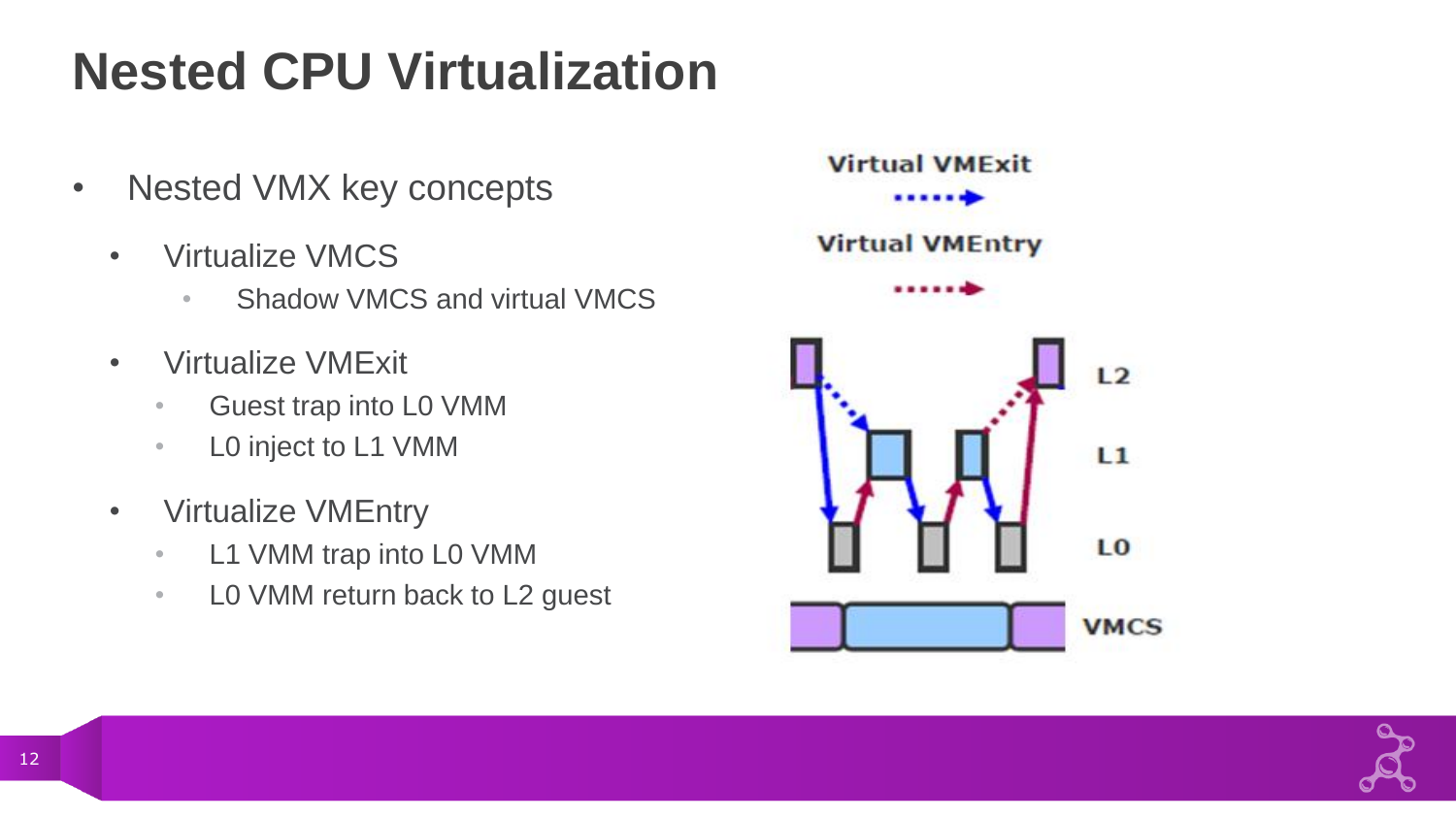### **MMU Virtualization**

#### What memory virtualization needs to do?

- Present guest OS memory resource it expects
- Isolate memory among guests/HV from guests
- Share memory resources whenever possible



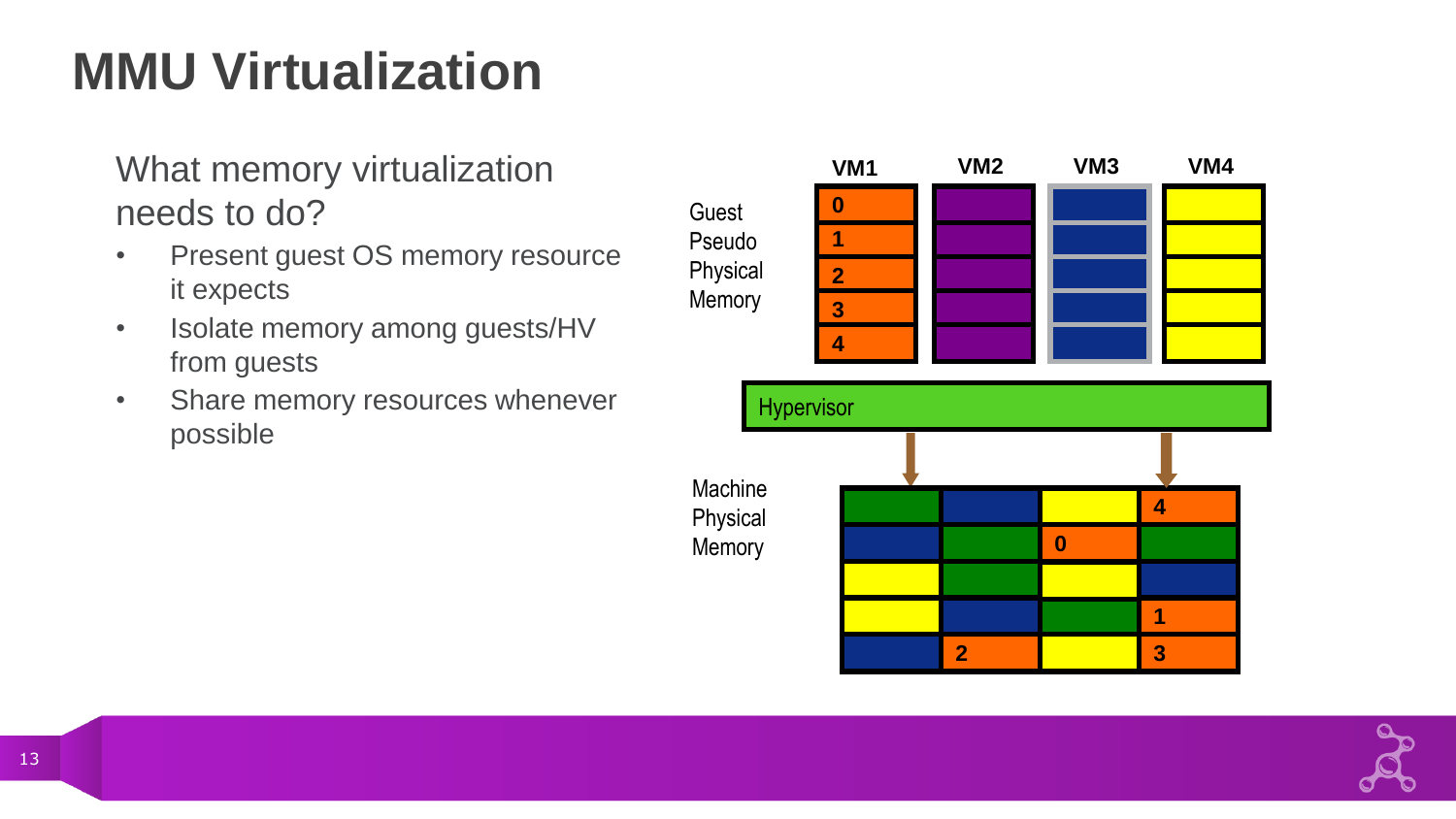### **MMU Virtualization**

Software solution: Shadow Page Tables

- Utilize the original CPU paging mechanism (CR3).
- Guest OS maintains gva to gpa mappings.
- Hypervisor maintains gpa to hpa mappings.
- Hypervisor establishes shadow page tables (gva  $\rightarrow$  hpa).

#### Pros:

- Support unmodified guests.
- No specific hardware required.



- Performance issue (trap guest PT operations, etc).
- Complex software implementation.

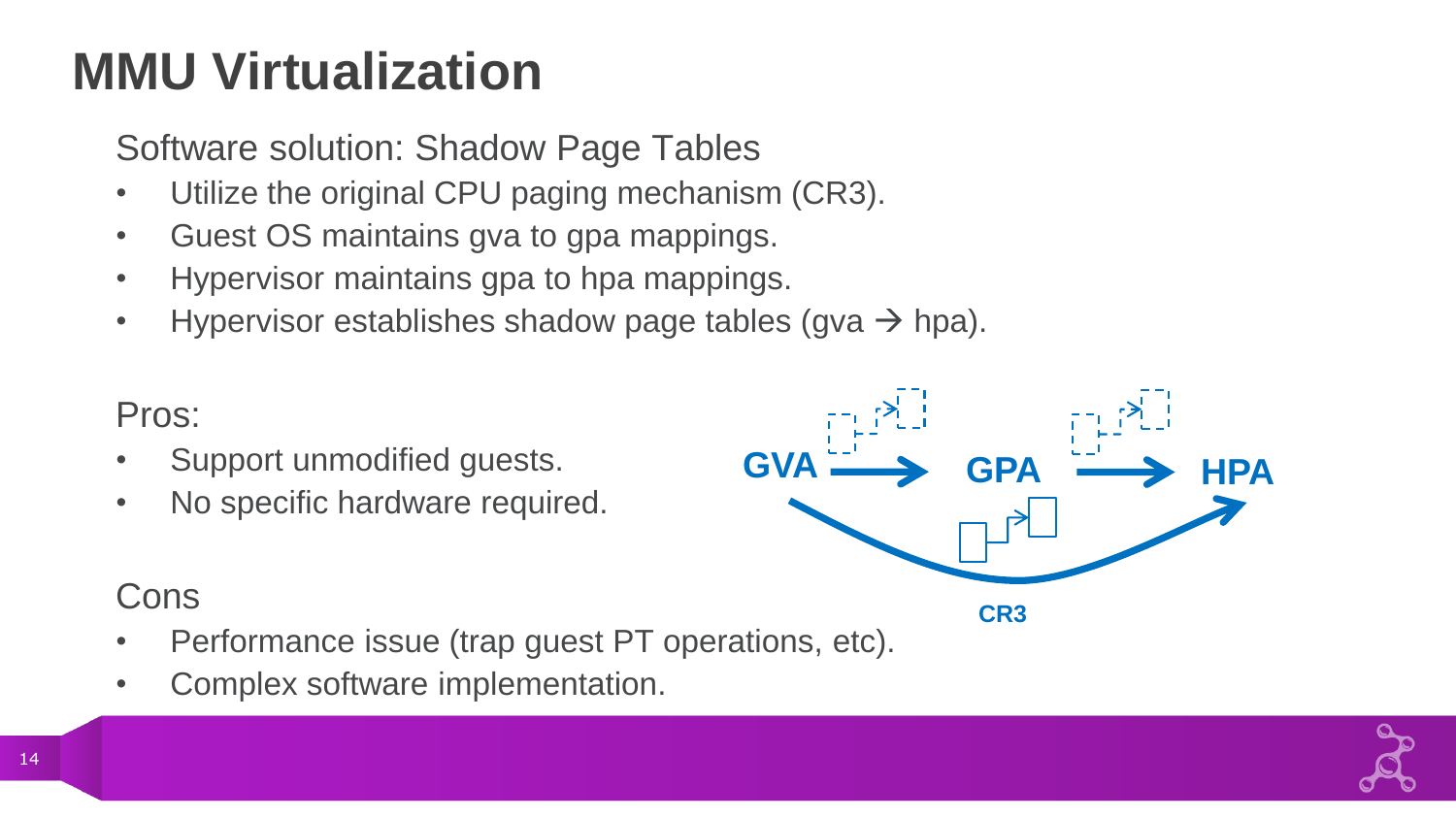### **MMU Virtualization**

Hardware solution: Extended Page Tables (EPT)

- Bring in another paging dimension in hardware.
- Guest OS maintains gva to gpa mappings, loaded in CR3.
- Hypervisor maintains gpa to hpa mappings, loaded in EPTP.



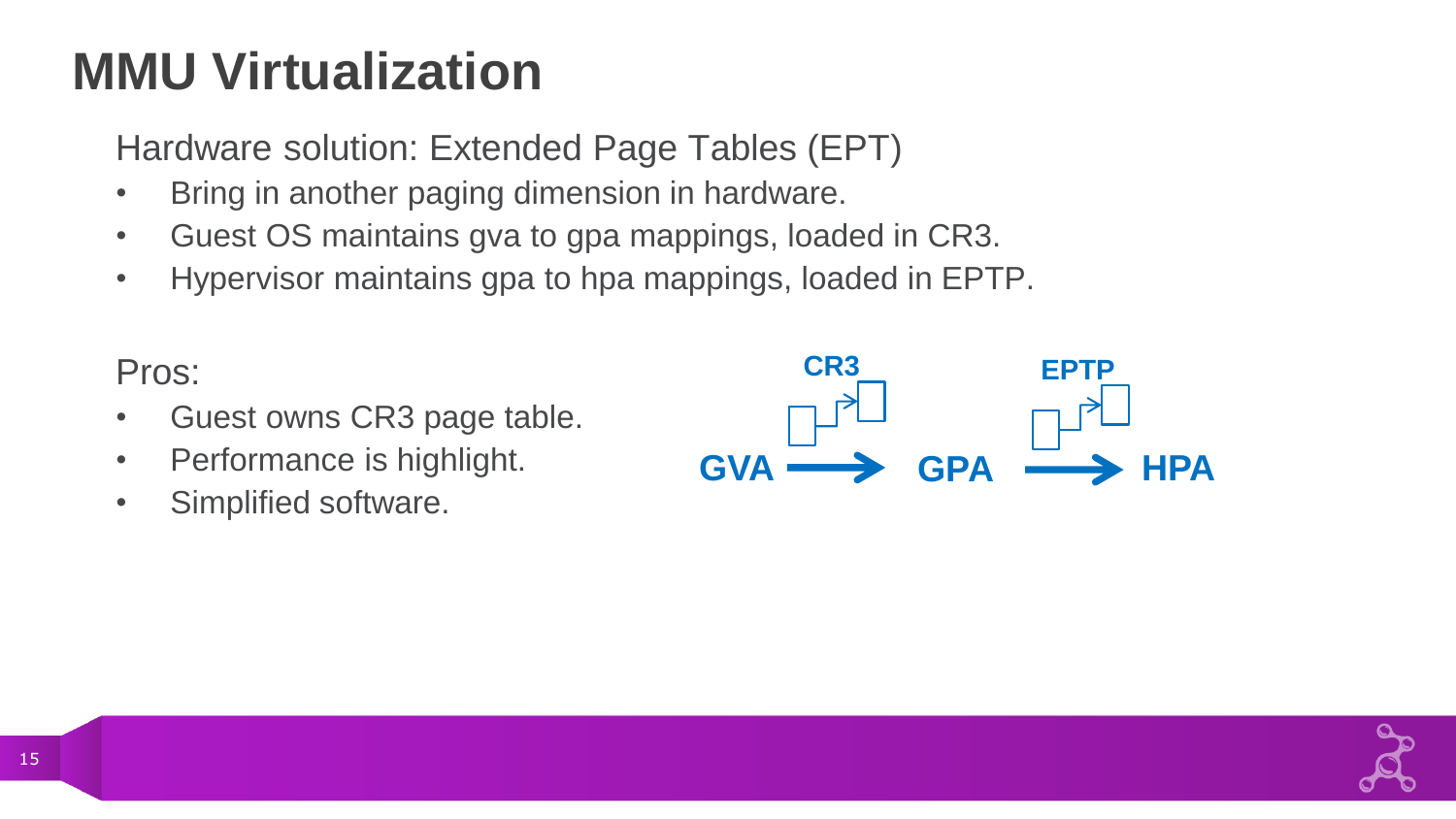# **Nested MMU Virtualization**

**Challenges** 

- Three dimensions of paging
	- $\checkmark$  L2 gva  $\to$  L2 gpa
	- $\checkmark$  L2 gpa  $\to$  L1 gpa
	- $\checkmark$  L1 gpa  $\to$  L0 hpa
- CPU only provides two dimension paging with EPT

Nested MMU virtualization combinations

- shadow on shadow
- shadow on EPT
- EPT on EPT
- EPT on shadow (No valuable significance)



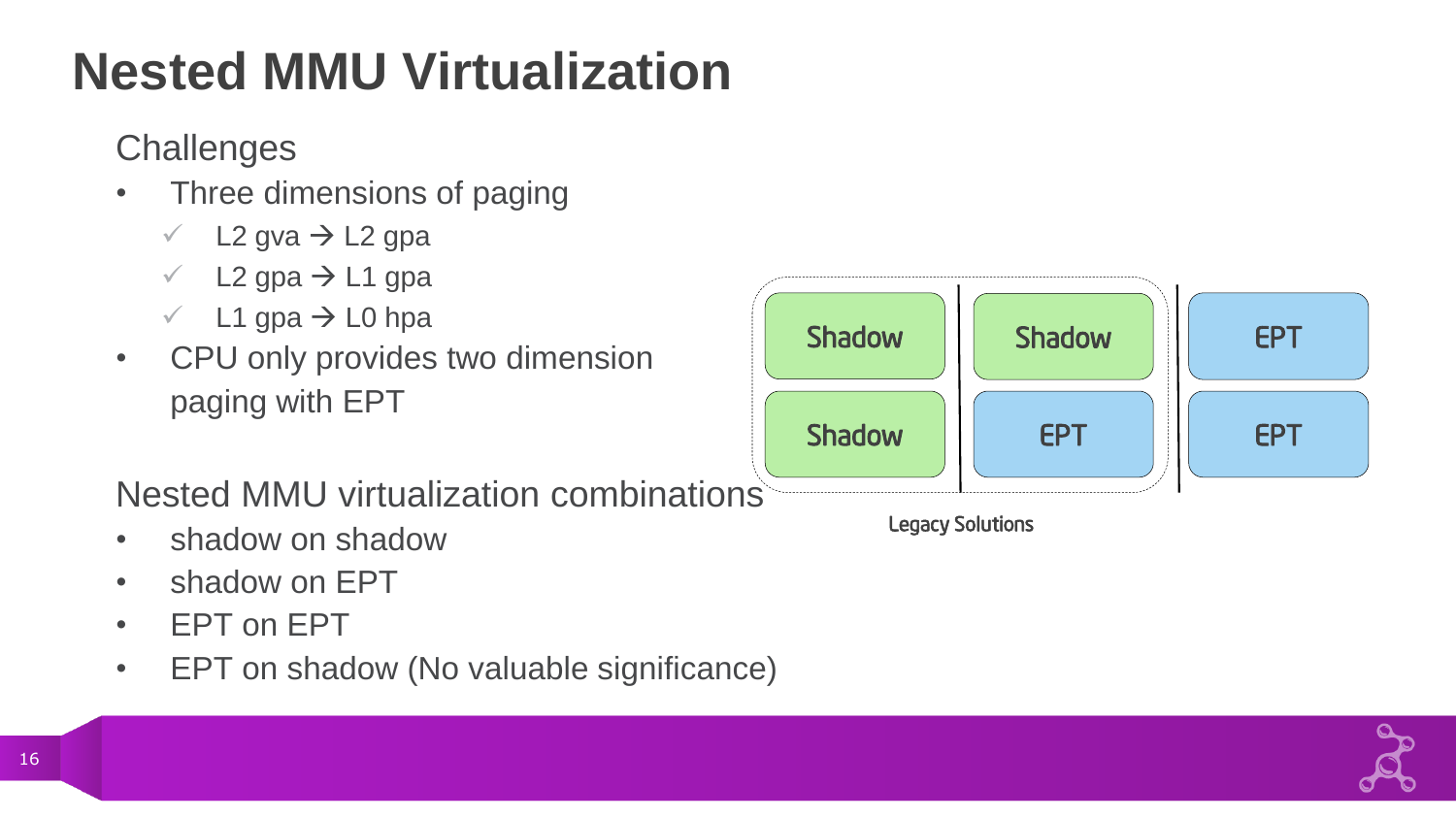## **Nested MMU Virtualization**

Shadow on Shadow

- Use one dimension page table to emulate three.
- No specific hardware requirement, can use in old platforms.
- Performance is not good.



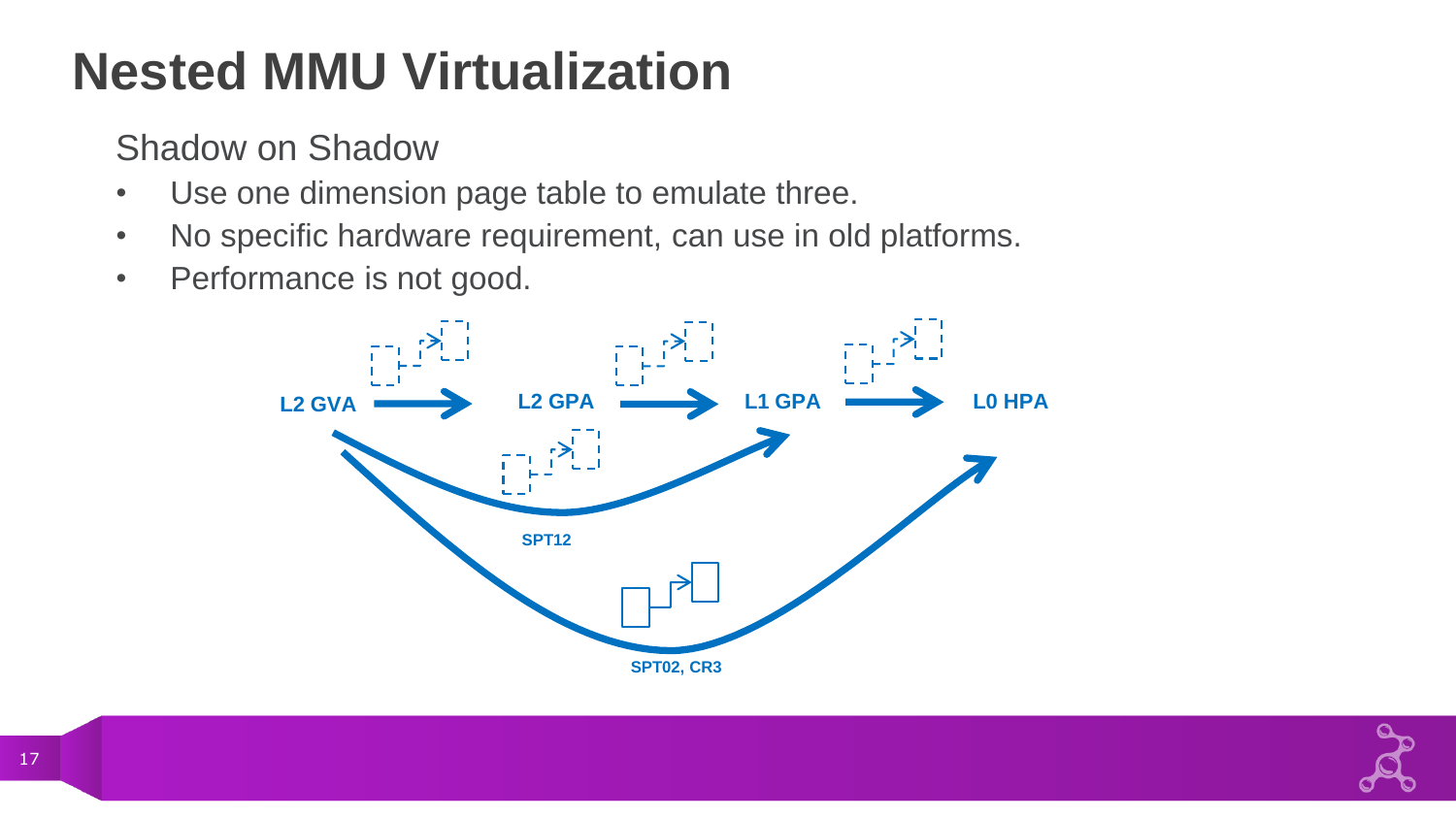# **Nested MMU Virtualization**

Shadow on EPT

- Use two dimension page tables to emulate three.
- Need EPT involvement.
- L2 page faults will trigger a lot of emulation effort.



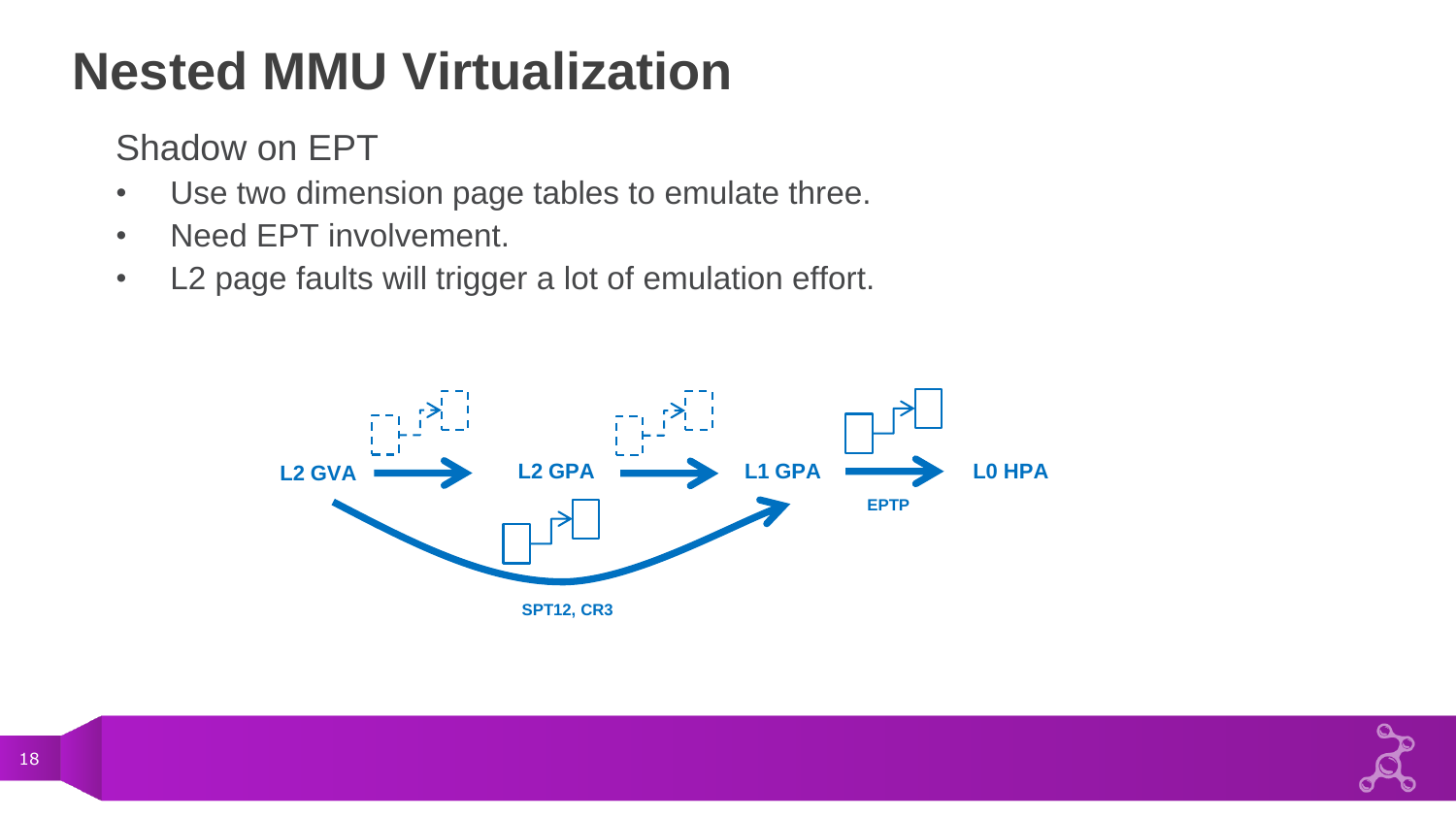- Software communicate with device
	- Port I/O
	- MMIO
- Device transfer data to and from system memory
	- DMA access
- Events notification from device
	- Interrupt
- Device discovery and configuration
	- Configuration space access in PCI device



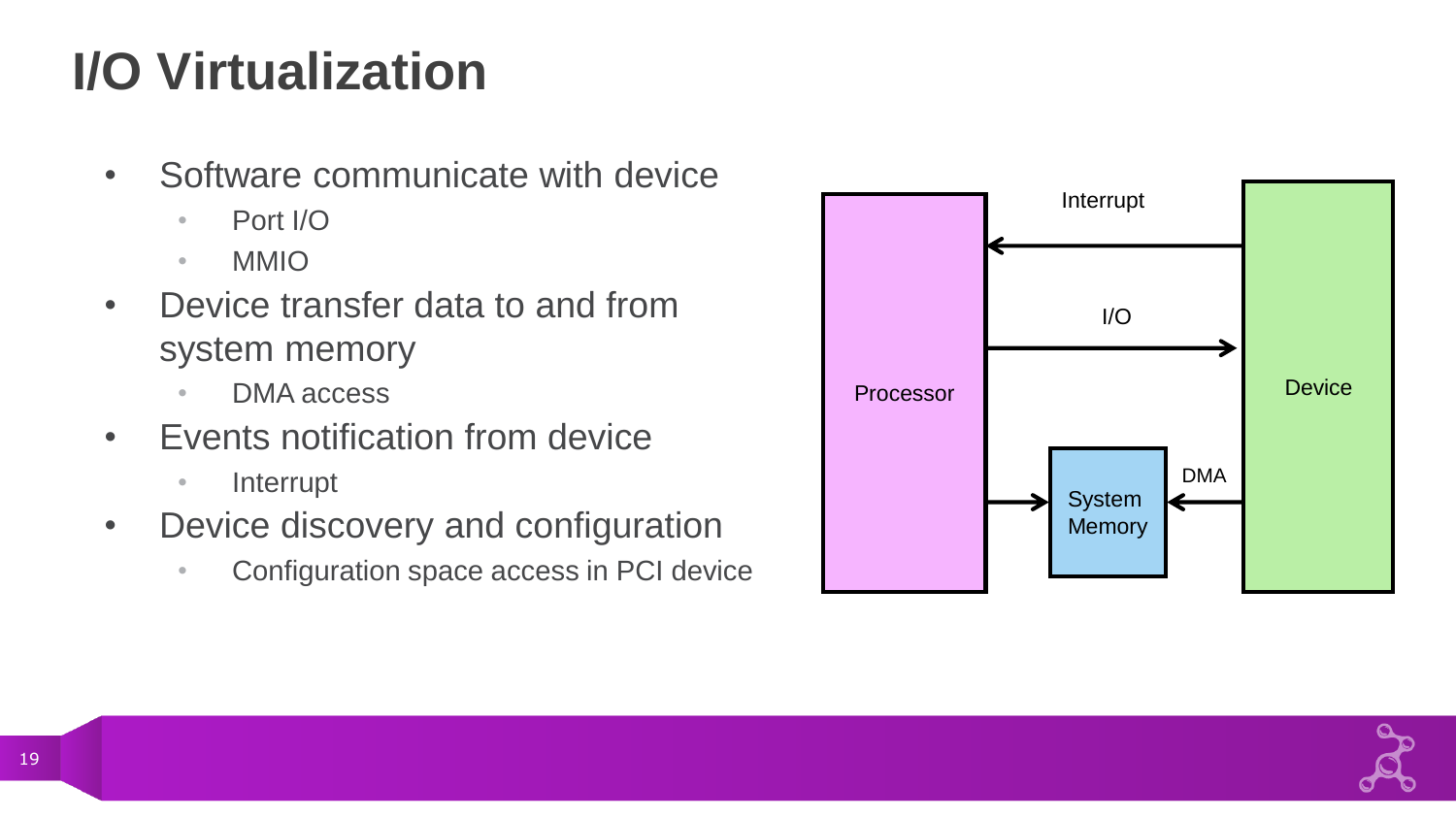### Software solution: Device emulation

- Maintain same SW interface (I/O, MMIO, INTR, DMA)
- Use arbitrary media to emulate virtualized device

#### Pros

- Transparent to VM software stack
- Agnostic to physical device in the platform. Thus
	- Legacy SW can still run, even after HW upgrade
	- Smooth VM migration across different platforms
- Good physical device sharing

- Un-optimum performance
- Cannot enjoy latest & greatest HW
	- Lack of modern device emulation, since too complex
- Poor scalability
- Isolation and stability depends on implementation



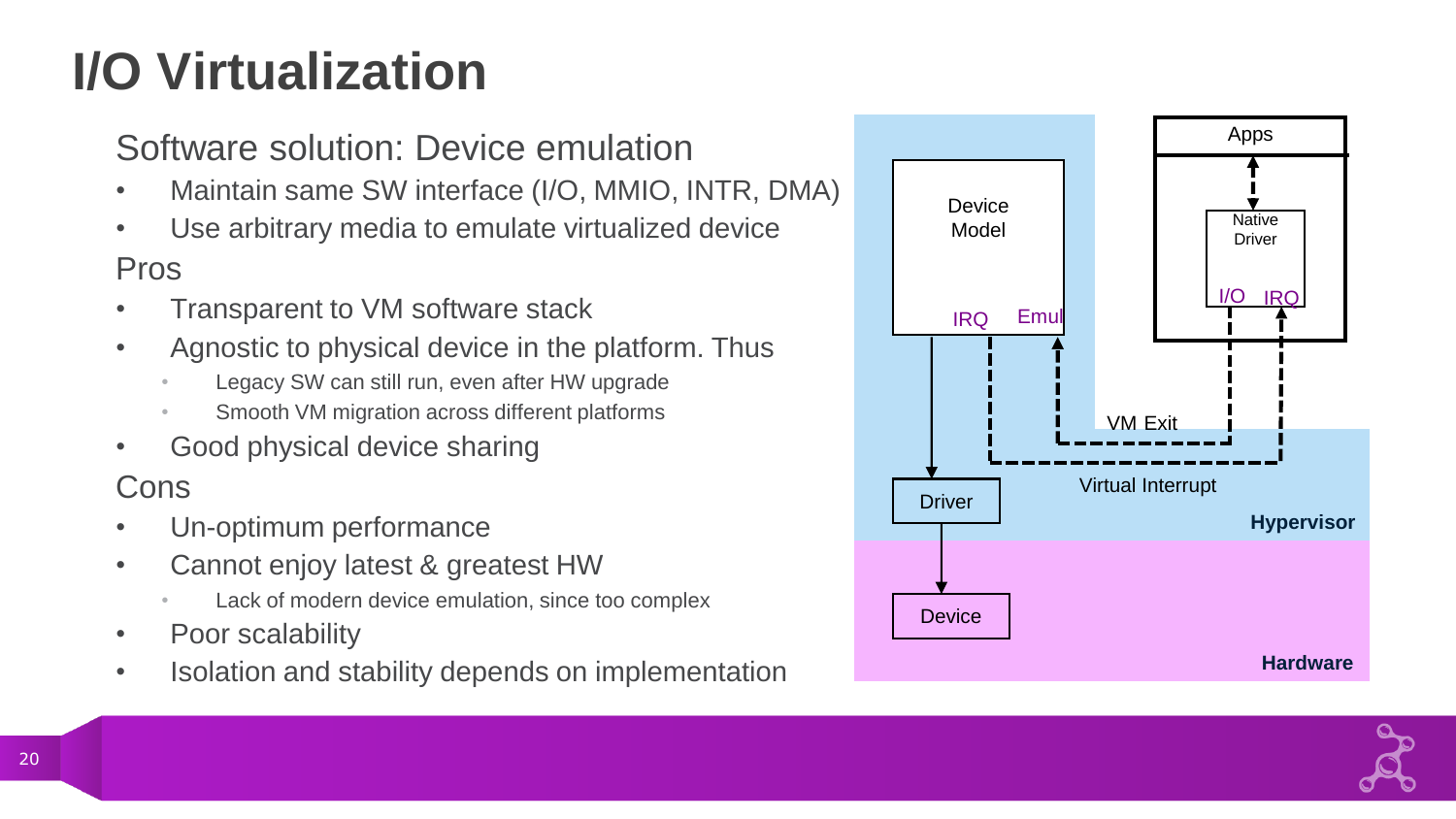### Software solution: Para-virtualized I/O

- VMM presents a specialized virtual device to VM
- A new & efficient interface between VMM & VM driver
	- Usually high-level abstraction
	- Requires a specialized driver in VM

#### Pros

- Better performance
- Agnostic to physical device in the platform
	- Legacy SW can still run, even after HW upgrade
	- Smooth VM migration across different platforms
- Good physical device sharing

- Need install specialized driver in VM
- High CPU utilization (I/O interface and memory copy)
- Not so good scalability because of CPU utilization



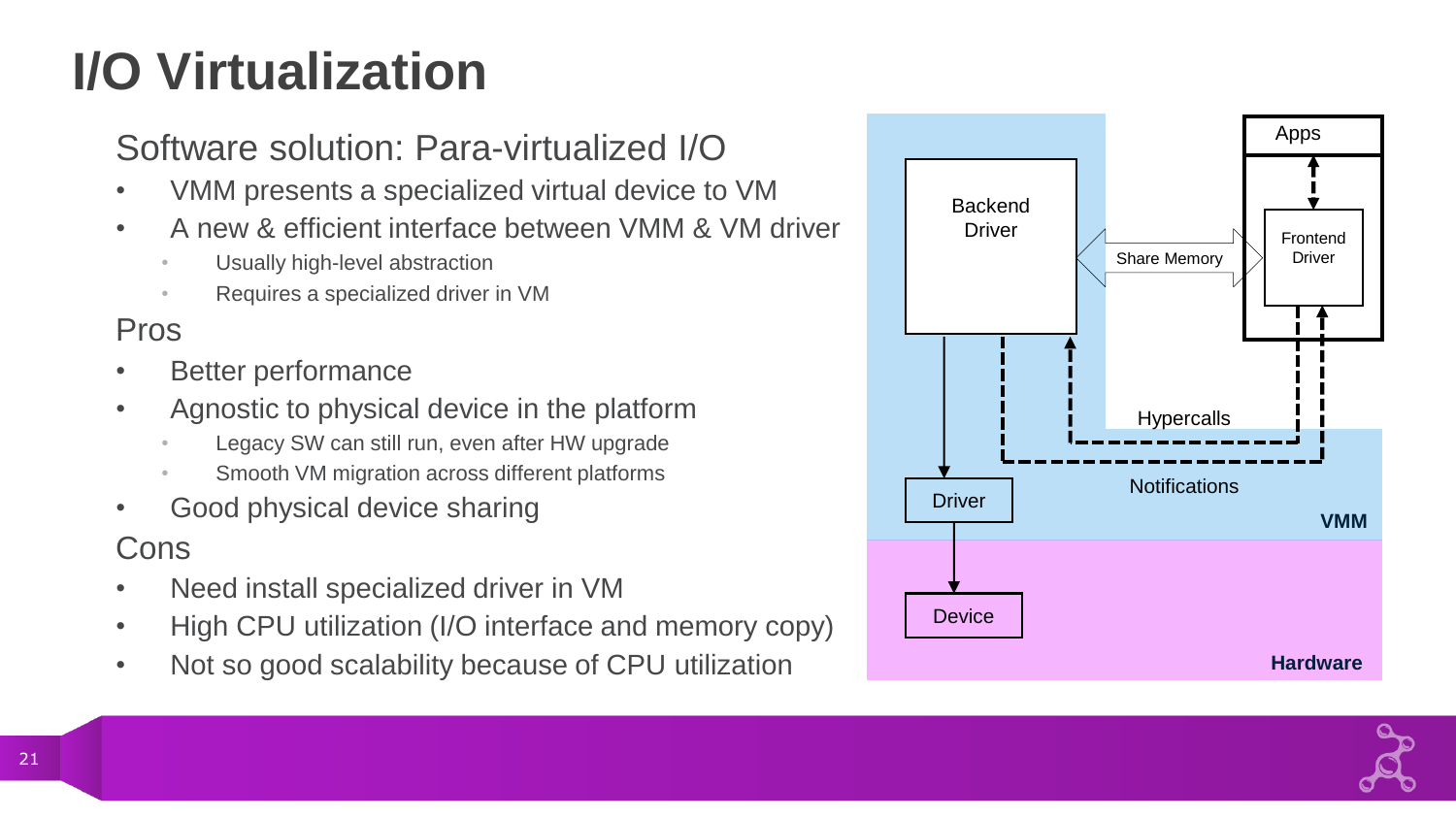### Hardware solution: VT-d

- Assign a physical device to a VM directly
- VM access the device directly, w/ VMM intervention reduced to minimum
- Physical device access guest's memory directly with help of Intel's VT-d technology

#### Pros

- Near-to-native performance
- Minimum VMM intervention, thus low CPU utilization
- Good isolation

- Exclusive device access
- PCI slots in system is limited (SR-IOV)



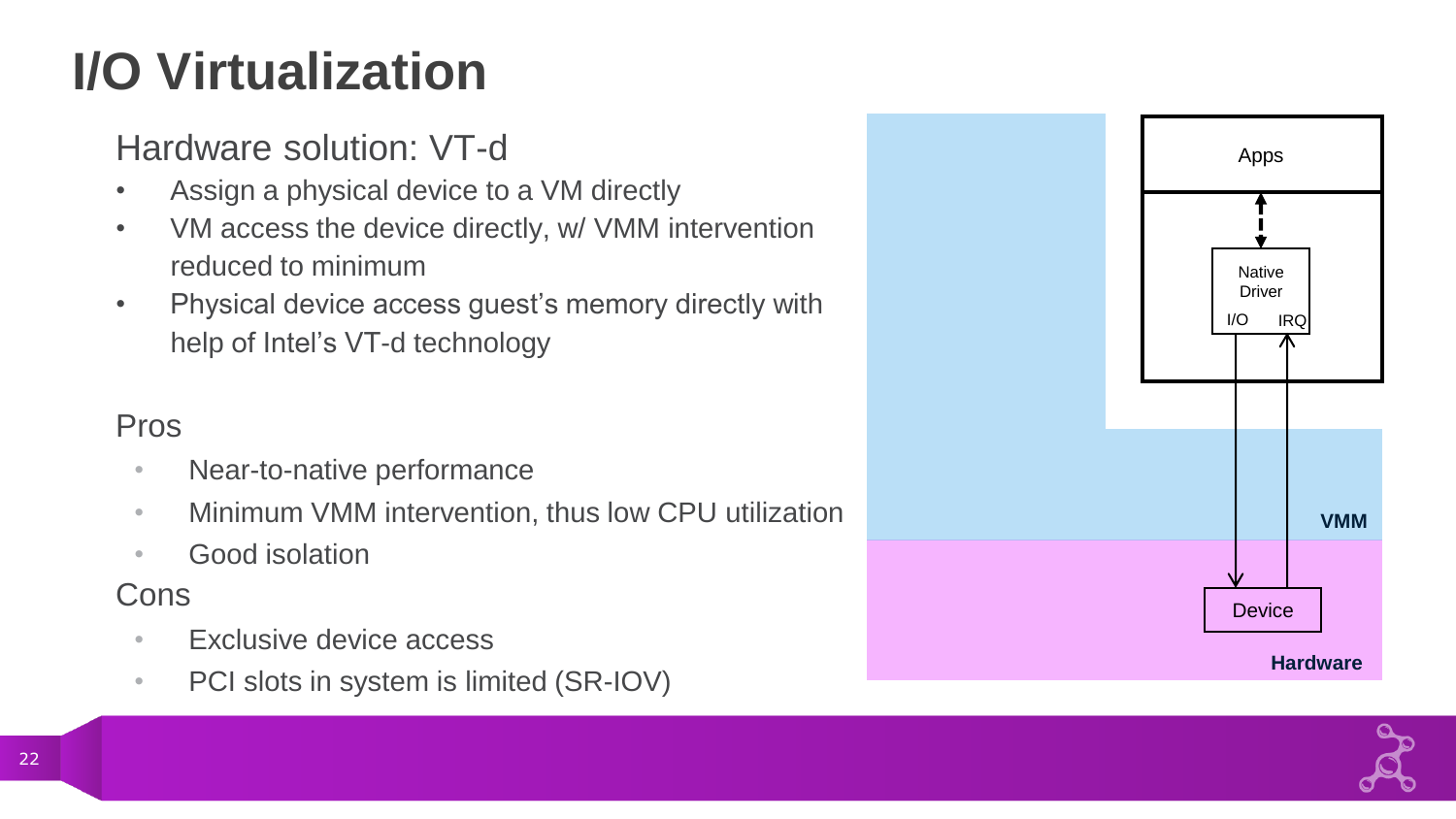### **Nested I/O Virtualization**

- Nested I/O Virtualization Combinations:
	- L2 software emulation + L1 software emulation
	- L2 software emulation + L1 PV
	- L2 software emulation + L1 VT-d
	- L2 PV + L1 software emulation
	- $\cdot$  12 PV + 11 PV
	- $\cdot$  L2 PV + L1 VT-d
- Mixed Pros and Cons
	- But, still need software intercept.

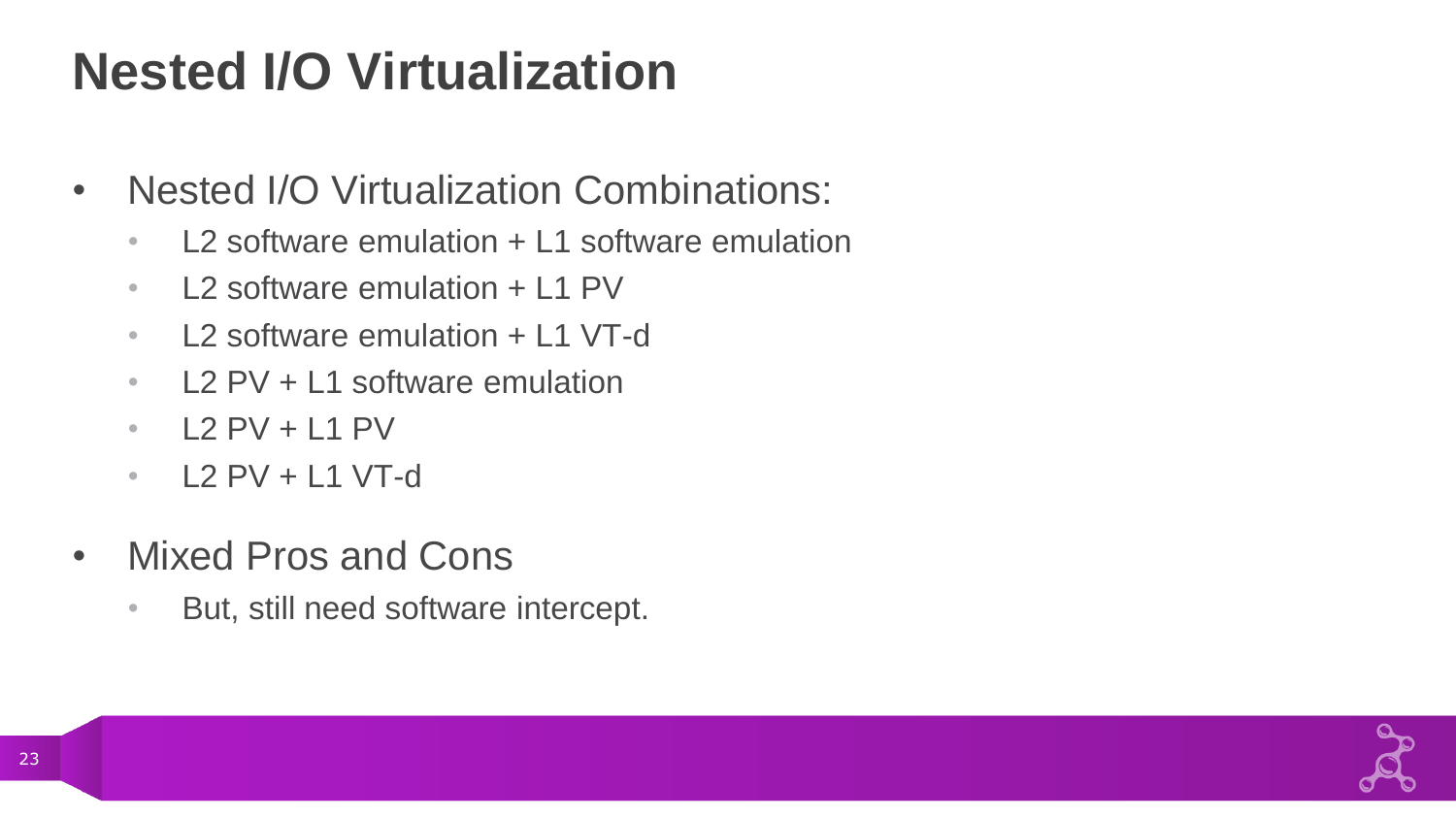

### **Optimizations with Intel HW Feature**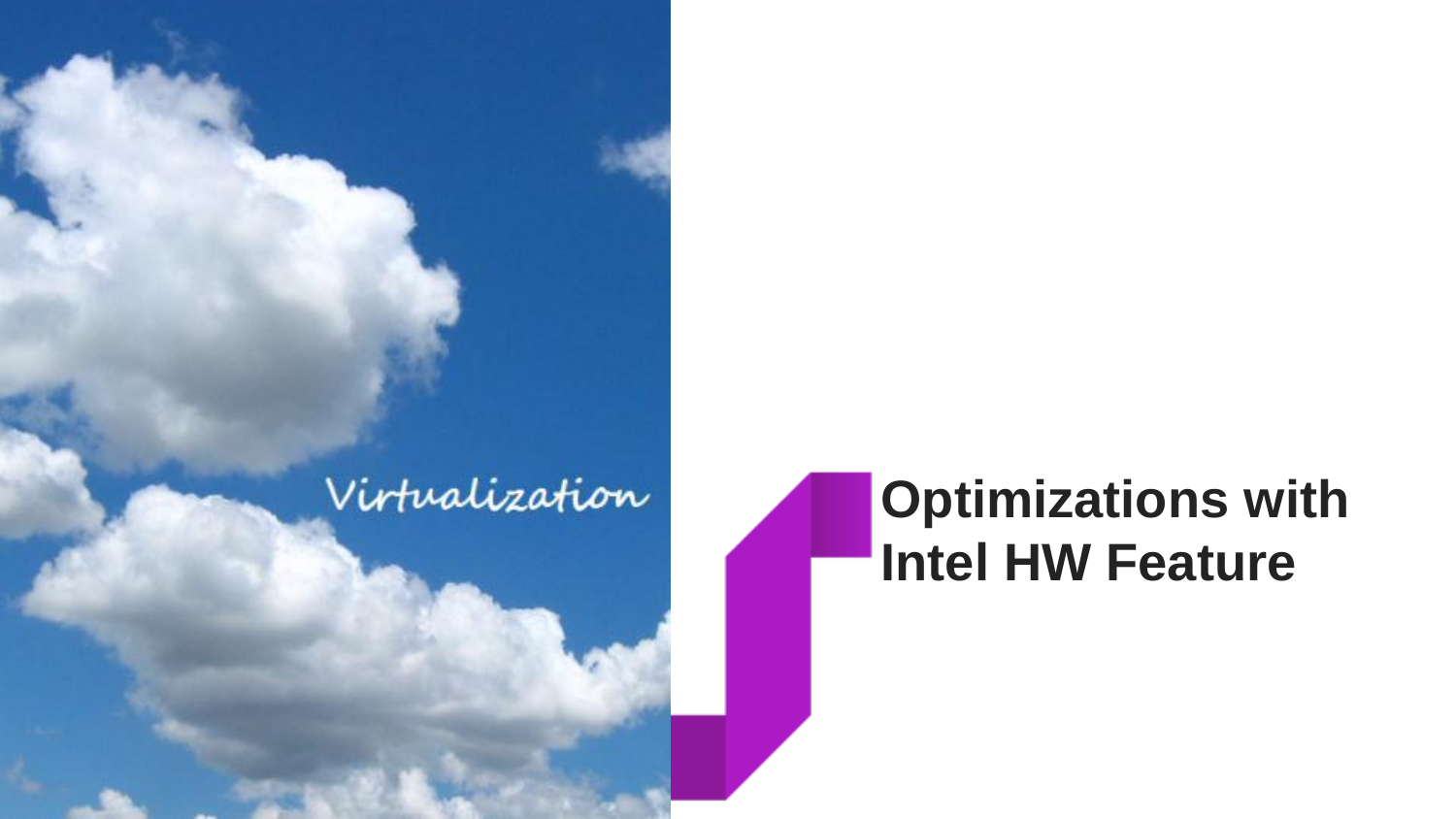## **Nested CPU Optimization: Reduce VM Exits**

- L1VMM operates VMCS in non-root mode
- VM exit will be triggered to emulate the non-root VMREAD/VMWRITE
- For a single virtual VM exit, L1 will trigger ~20 VMREAD/VMWRITE.



### Goal: Reduce heavy VM exits due to non-root VMREAD/VMWRITE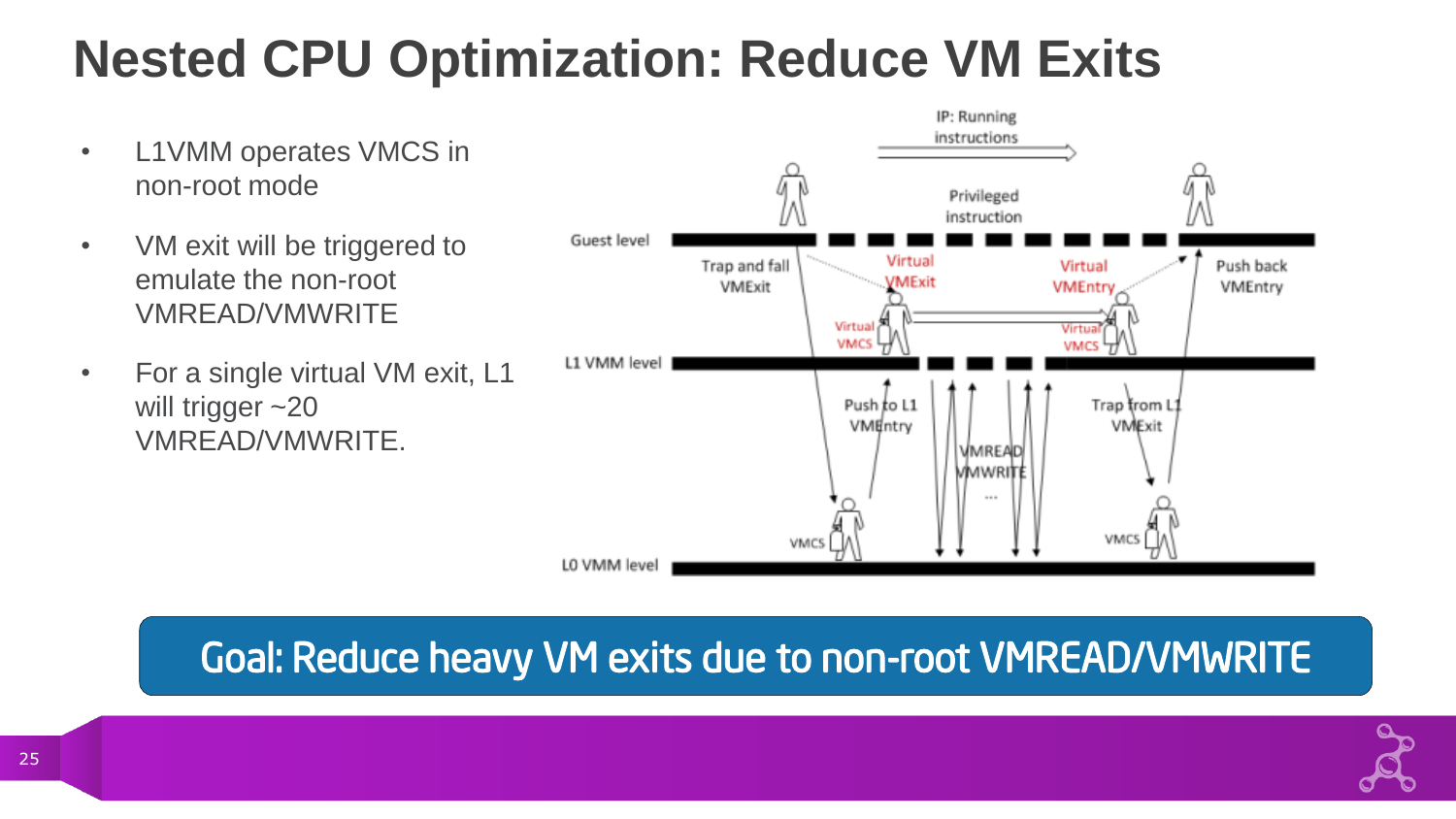### **Nested CPU Optimization: Ideal Case**



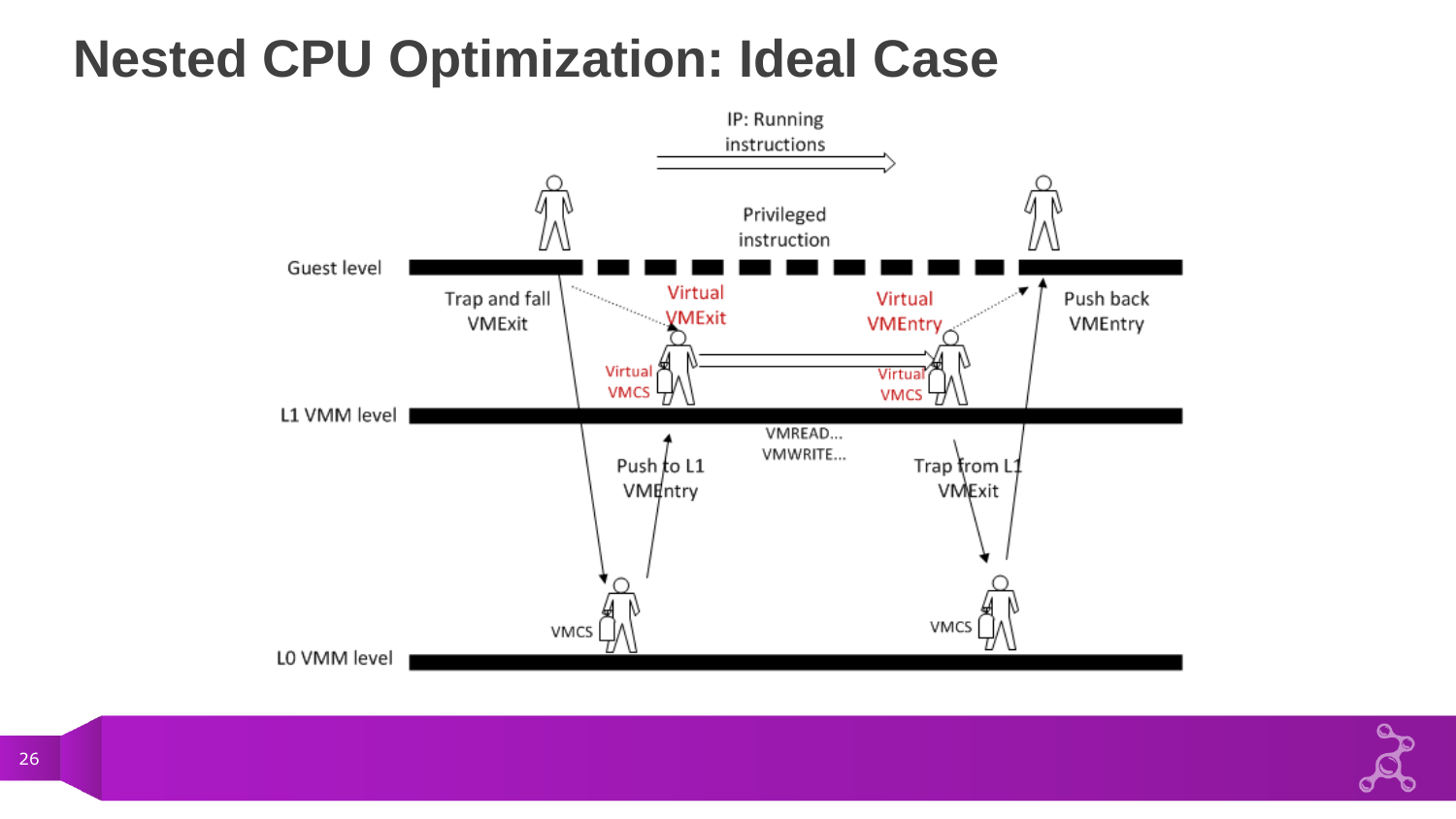### **Nested CPU Optimization: VMCS Shadowing**

- Hardware assisted non-root VMREAD/VMWRITE
- Shadow VMCS is linked to L1's VMCS by VMCS Link Pointer
- No VMExit happened for non-root VMREAD/VMWRITE



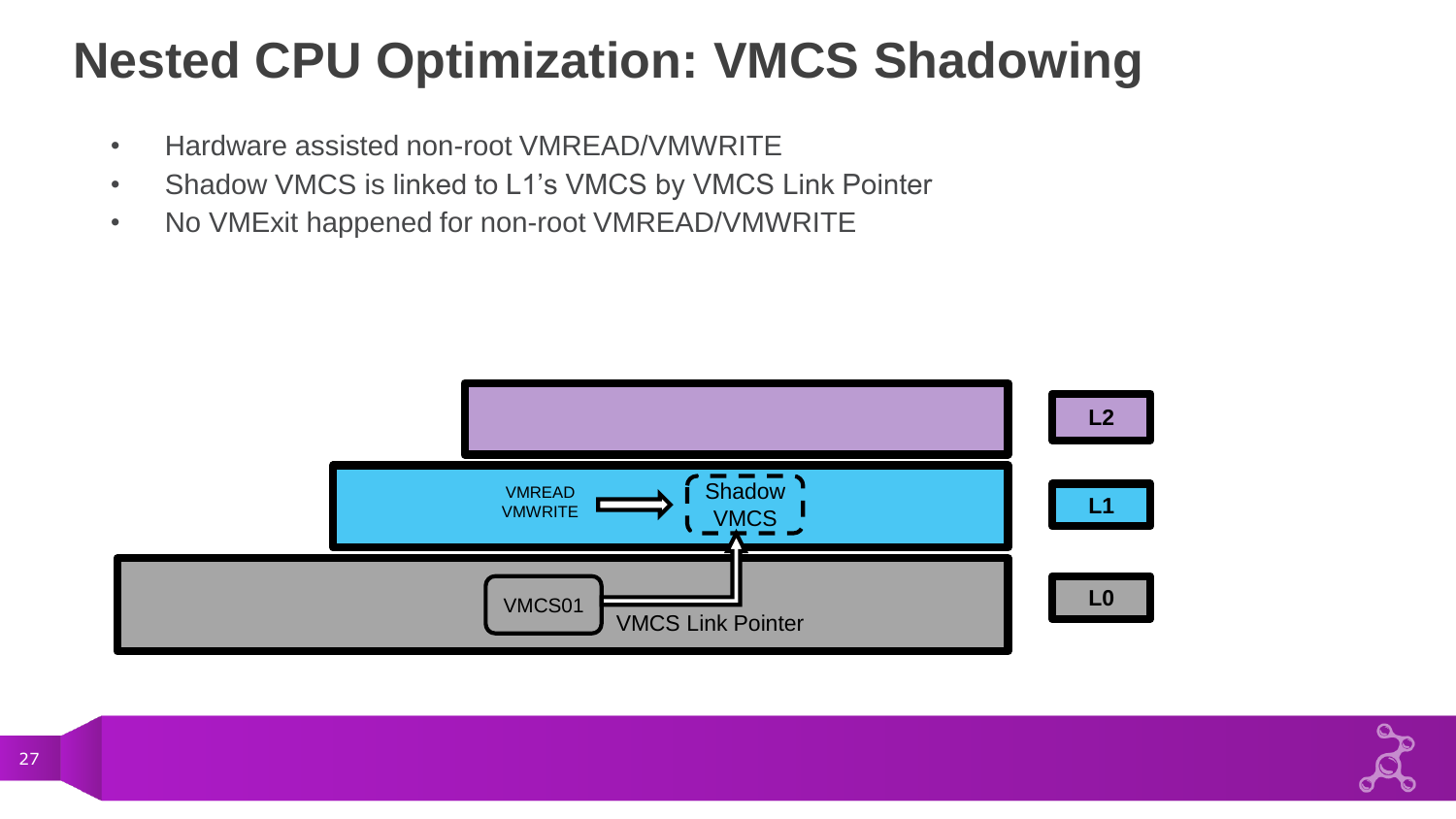# **Nested MMU Optimization**

EPT on EPT

- Use two dimension page tables to emulate three.
- Need EPT involvement.
- L2 fully owns its page tables.
- Best performance among the three solutions.



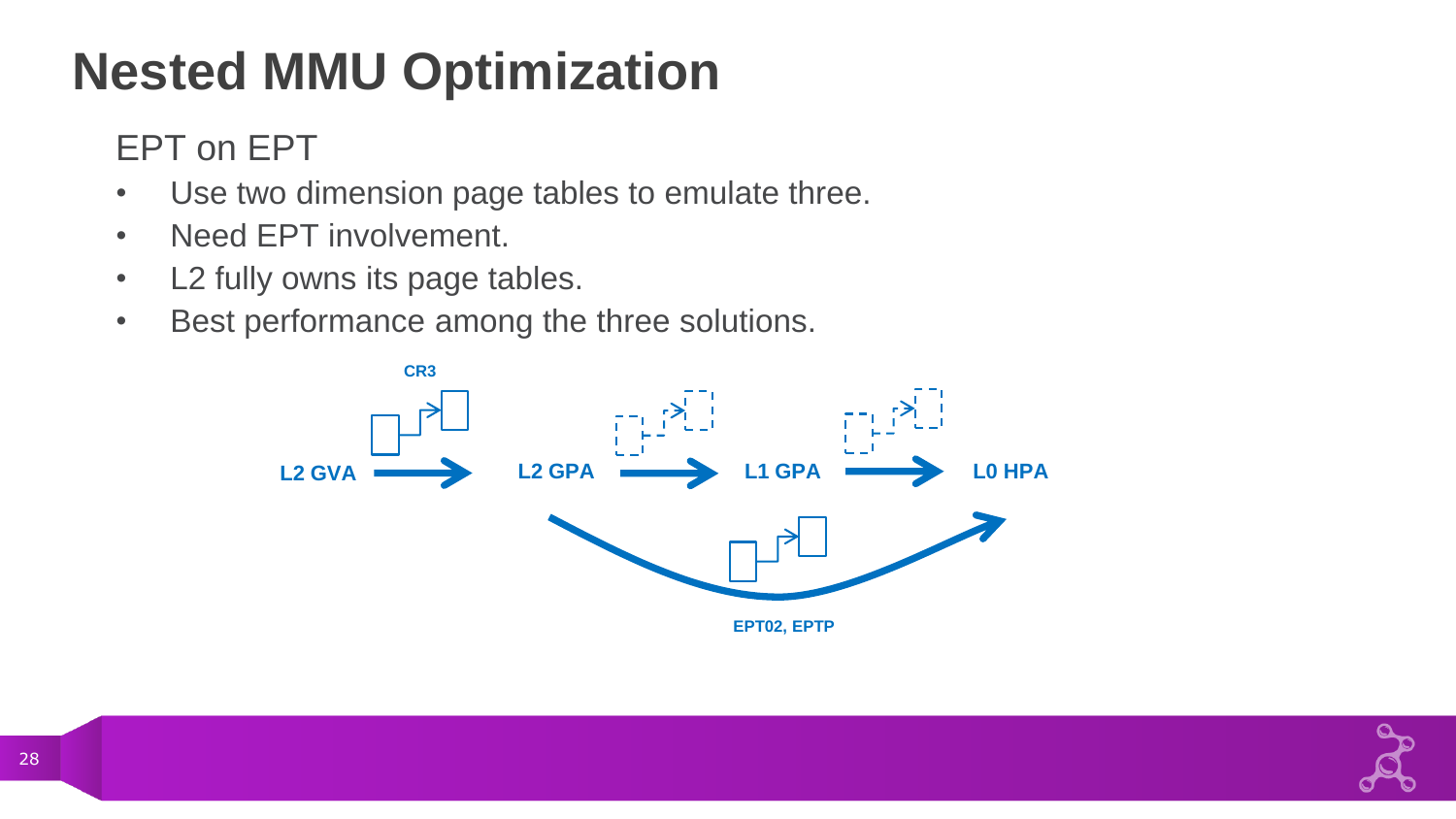### **Virtual EPT Architecture**



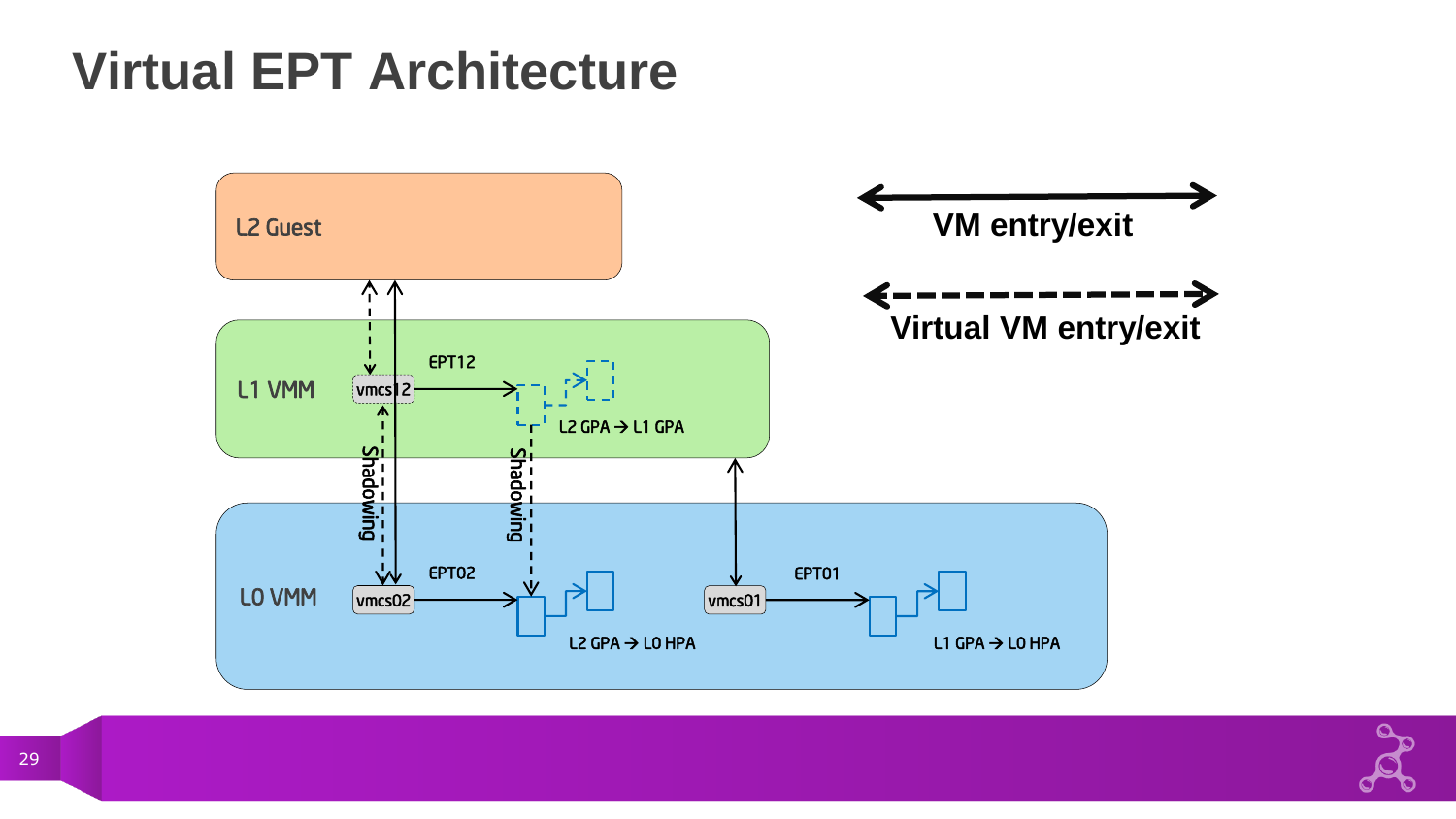### **Virtual EPT Performance**



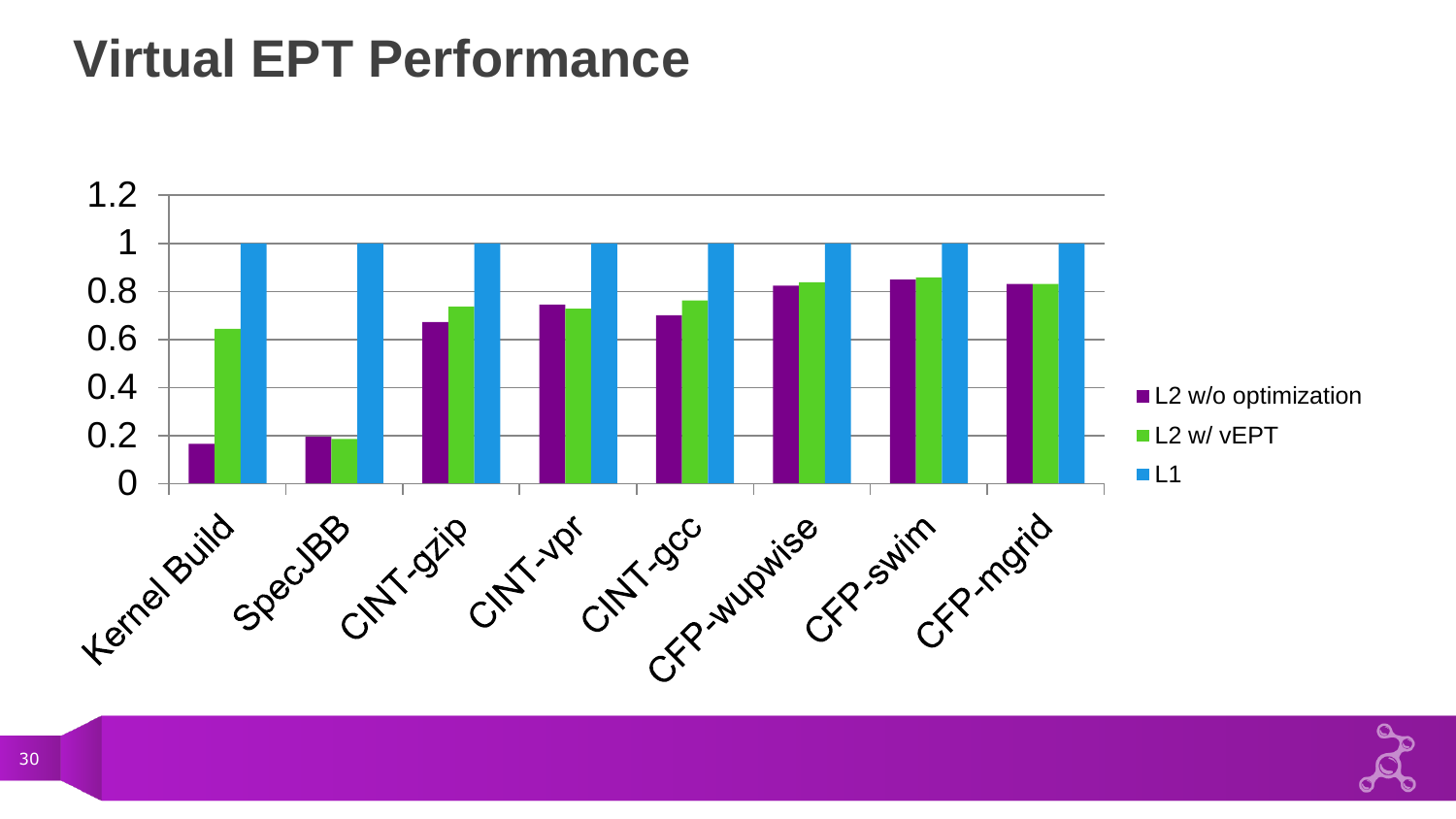### **Nested I/O Optimization:**

- I/O performance for L2 guest is very slow
	- Due to extremely long device emulation path through all the way to L1 & L0 VMMs
- How to fix that?
	- Present virtual VT-d engine to L1 VMM
	- Device can be directly assigned to L2 guest
		- High I/O performance, because of minimum VMM intervention.
- Must-to-have features in Virtual VT-d
	- DMA Remapping & Queue Invalidation: Exposed
	- Interrupt remapping: Not Exposed

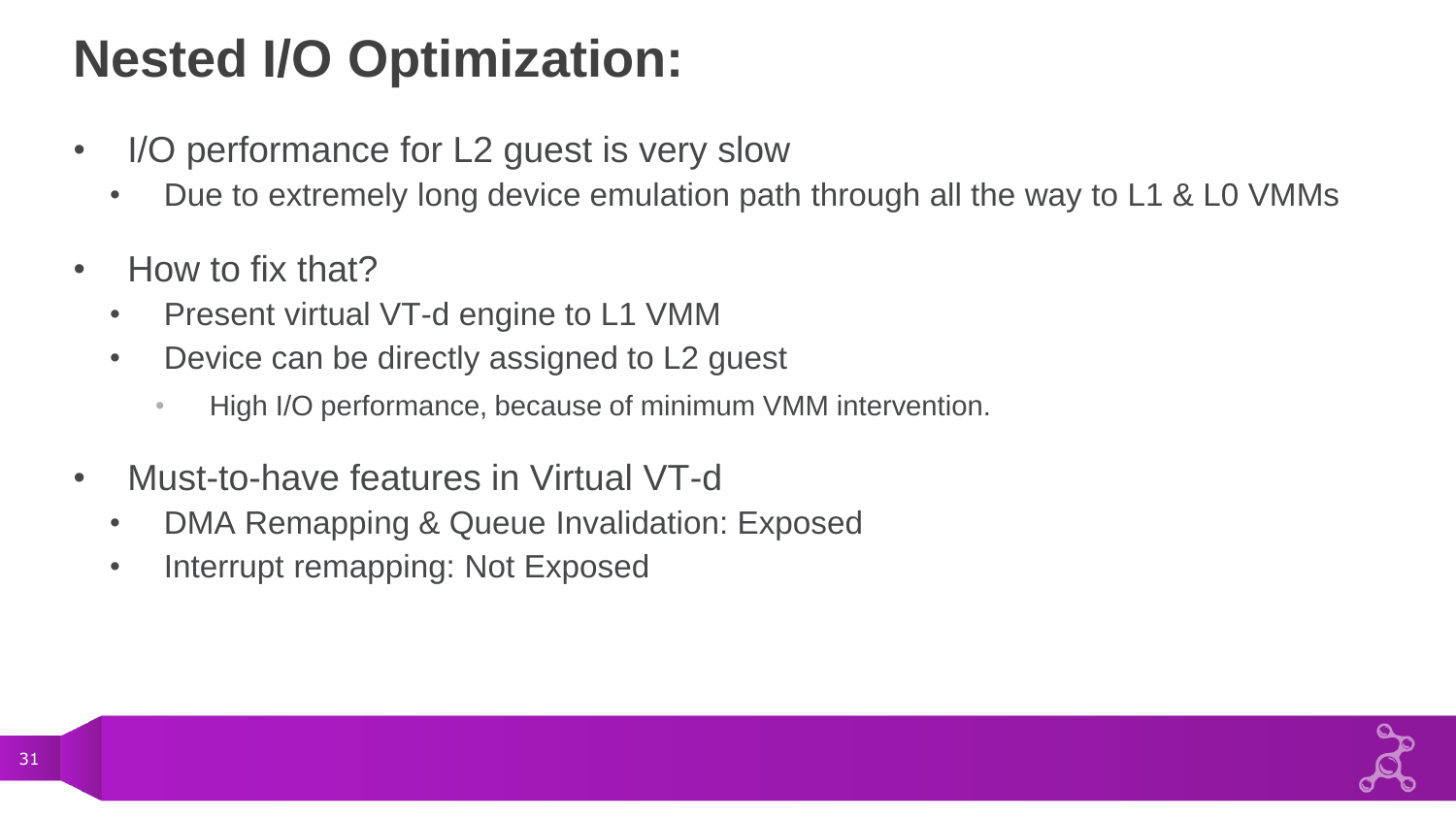#### **Virtual VT-d Architecture**

![](_page_31_Figure_1.jpeg)

![](_page_31_Picture_2.jpeg)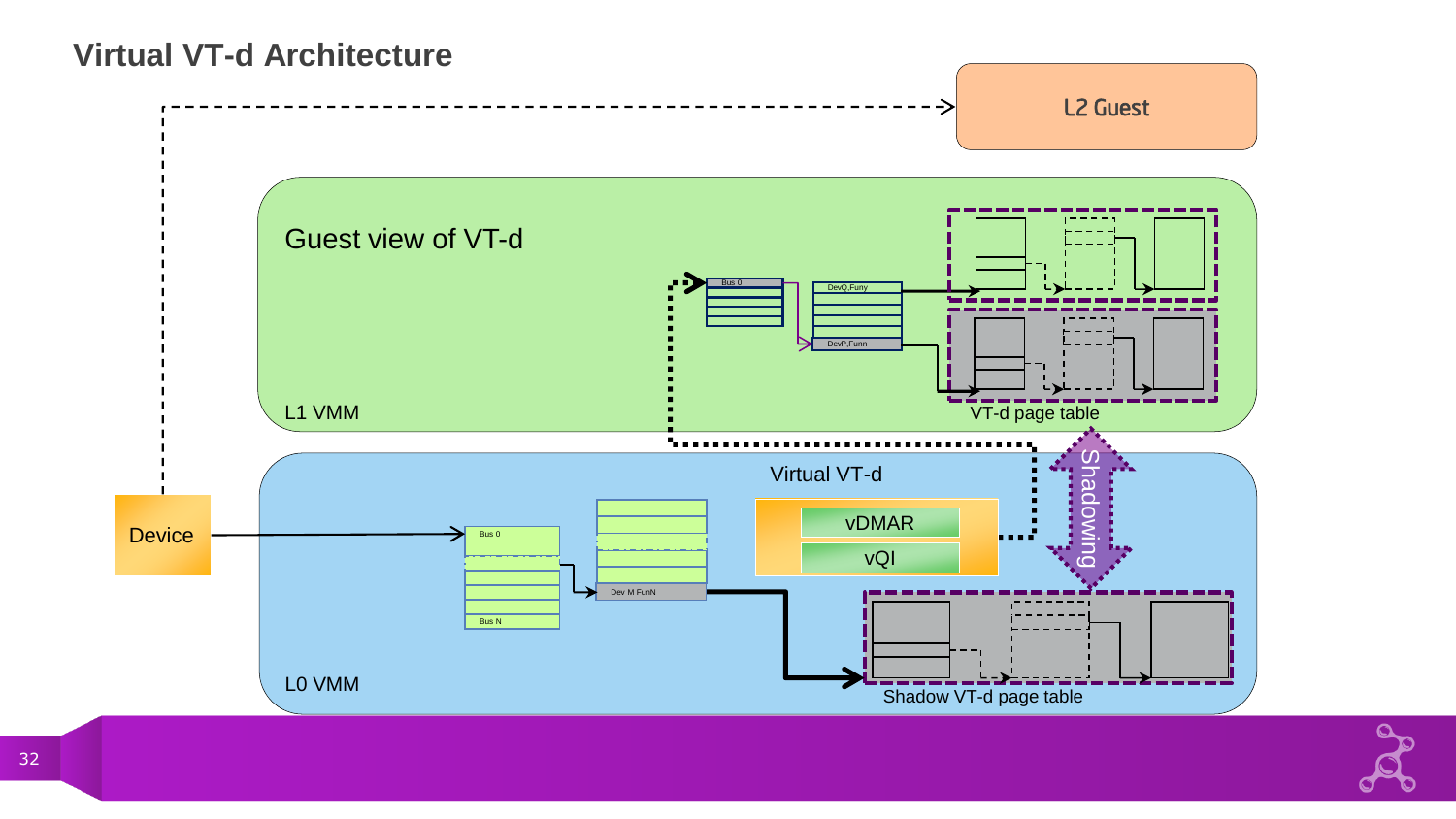### **Performance Evaluation of virtual VT-d**

![](_page_32_Figure_1.jpeg)

Bandwidth is good enough!